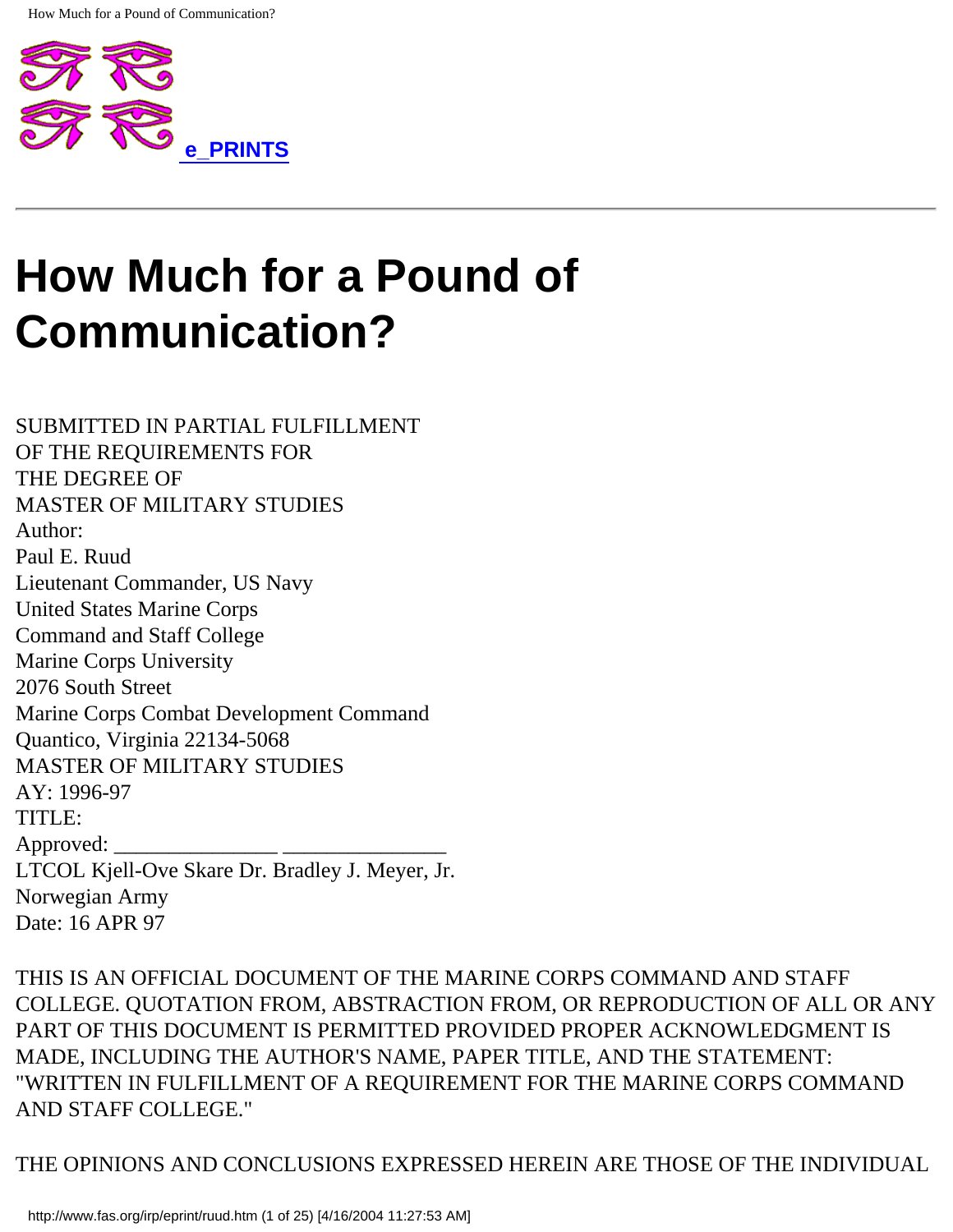## STUDENT AUTHOR AND DO NOT NECESSARILY REPRESENT THE VIEWS OF EITHER THE MARINE CORPS COMMAND AND STAFF COLLEGE OR ANY OTHER GOVERNMENTAL AGENCY.

## EXECUTIVE SUMMARY

Title: How Much for a Pound of Communications?

Author: Paul E. Ruud, Lieutenant Commander, United States Navy

Thesis: Did historical advances in communication technology drive changes in the Command, Control and Communication architecture in use by the Ground Force components of Marine Corps forces? How should today's communication technology affect existing communication architecture doctrine?

Discussion: How much is a pound of communication worth to a warfighter? No communication is disastrous; as would be a budget containing only communication purchases. Where is the balance between proper coordination and "all talk, no fight?" Understanding communication equipment use requires the understanding of the strategy of its employment.

This paper evaluates the evolution of military communication architectures for the last fifty years. Through this analysis a methodology for implementing communication technology advances should be evident.

Conclusions: The Ground Component of Marine Corps forces, at the regiment and below, uses the same communication architecture as in World War II. However one fundamental principle (analog) used by all military radios did not change. Today we face a revolution in communication technology, digital communication. Digital communication techniques may replace fifty years of analog improvements. Consider how digital compact disks virtually eliminated the analog phonograph record industry.

Recommendations: Use commercial, digital, satellite communication equipment along with existing military equipment. Implementing the fruits of the commercial market advances can provide both an edge and a gap filler for military communication.

## ACKNOWLEDGMENT

I wish to express my sincere appreciation to the efforts of the many people without whom this thesis would not have come into existence. My faculty mentors: Lieutenant Colonel Kjell-Ove Orderud Skare, Norwegian Army and Dr. Bradley J. Meyer, Jr. My faculty advisors: Lieutenant Colonel Ace Burkhard, US Army and Dr. Donald F. Bittner. The valuable and essential interviews from Colonel James Church, US Marine Corps, Commanding Officer USMC Communication School; Major Daniel Drew, Princess Patricia's Rifle Company, Canadian Army; Lieutenant Paul Hicks, Assistant Director, Fairfax County Public Safety Communications Center and Major Ronald Zich, US Marine Corps. Finally, but not at all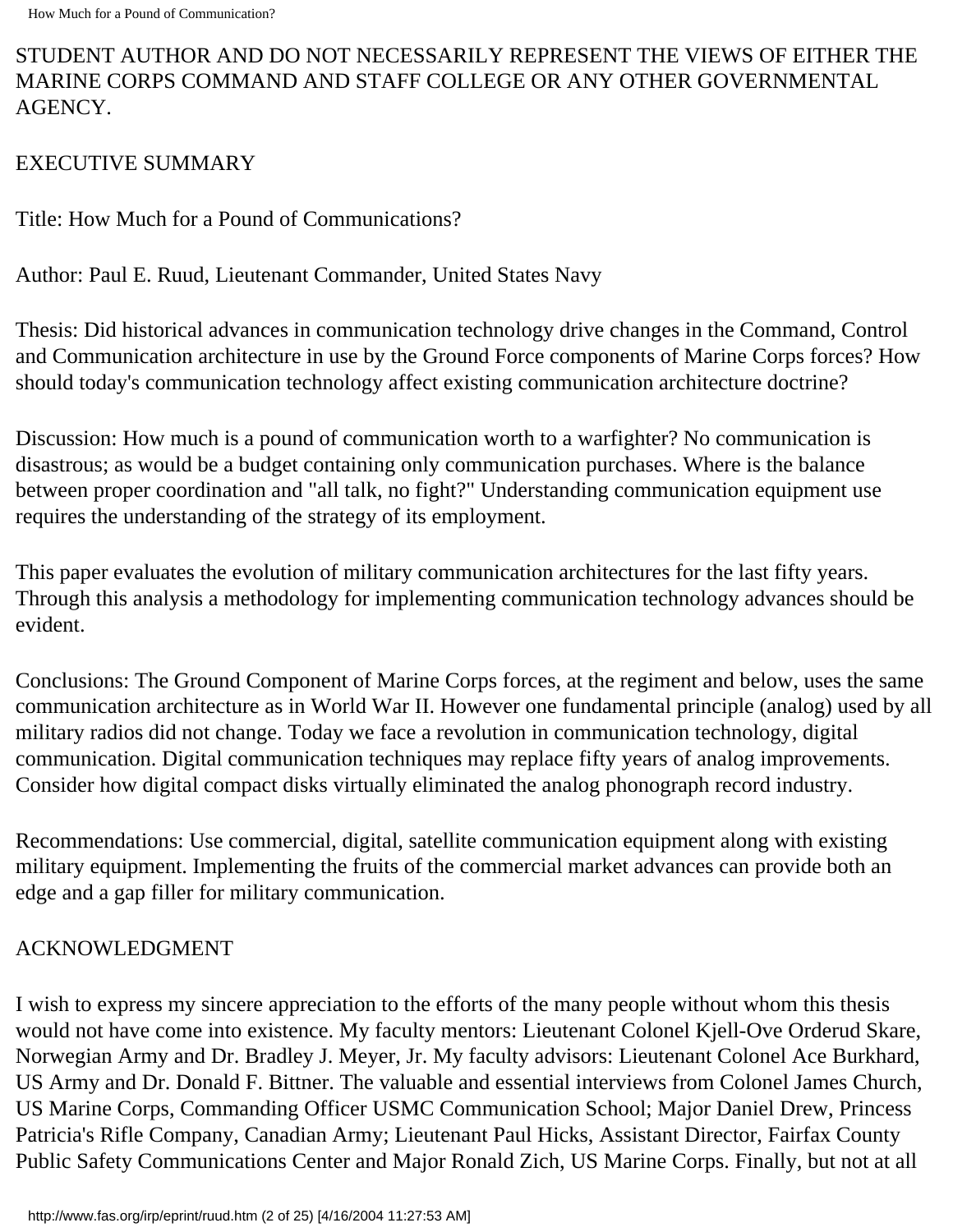the least, the enlightening and thoughtful reviews by Major Ronald Zich and Dr. Judith S. Ruud. All errors remain my own.

Paul E. Ruud

Lieutenant Commander, US Navy.

16 April 1997

#### TABLE OF CONTENTS

- Introduction
- a) Conclusions
- b) Thesis Design
- c) Historical summary
- d) Changes in the World and the Way We Fight

#### ANALYSIS

- a) Rationale -- "a pound of communication"
- b) Architecture Analysis
- 1) Number of nets:
- 2) Area of the operation:
- 3) Number of users versus the total force:
- 4) Levels of command with communication capability
- 5) Architecture Conclusion
- c) Characteristic Analysis
- 1) Reliability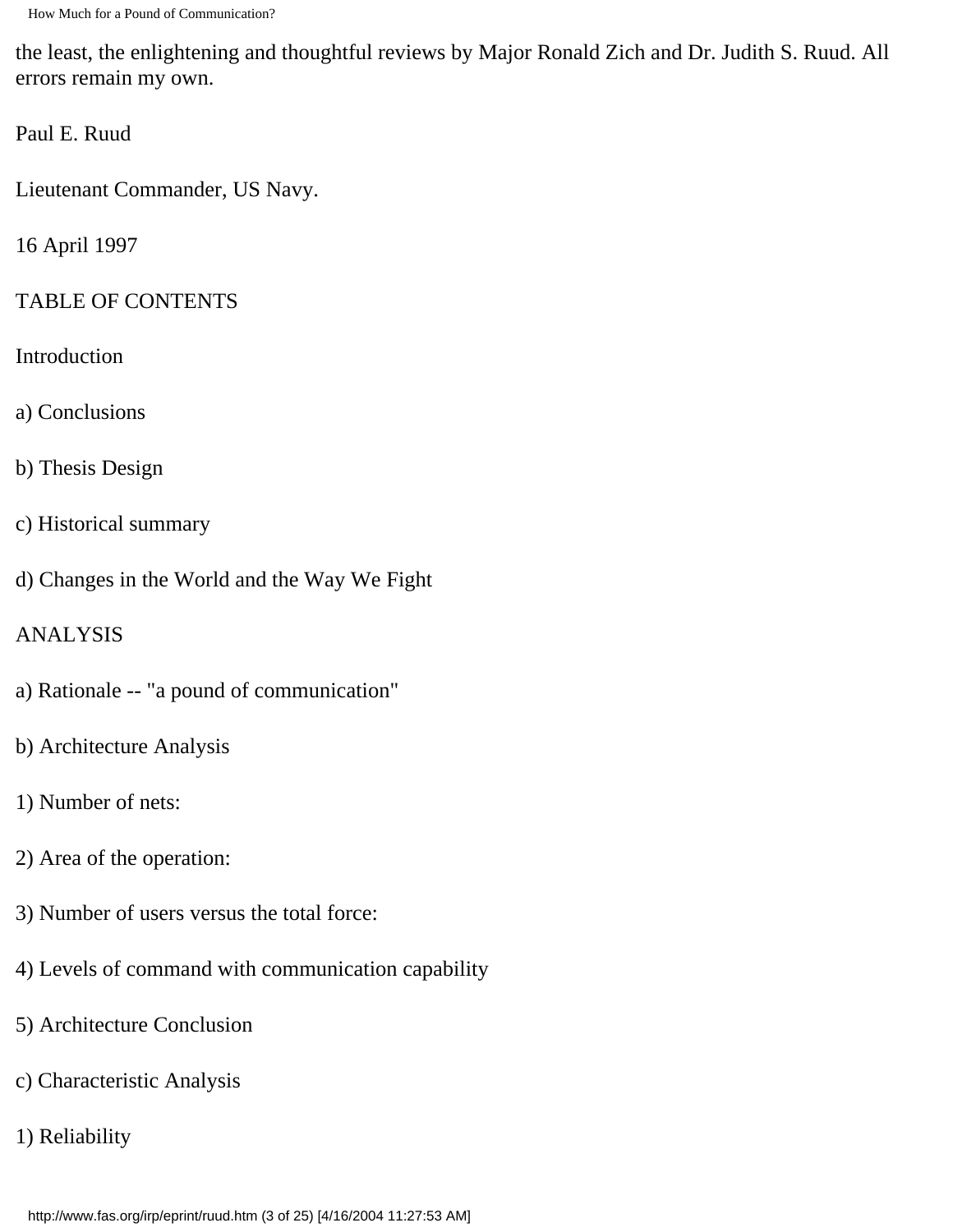2) Security

- ii) Equipment not Held by the Opposition.
- iii) On Line Encryption.
- 3) Data Rate / Bandwidth
- 4) Personnel and Weight
- i) Dedicated Communicators
- ii) Mobility
- iii) Size and Weight
- 5) Characteristics Conclusion

#### SUMMARY OF FINDINGS

#### RECOMMENDATIONS

- a) System Characteristics
- b) Architecture Vision

Conclusion

#### CHAPTER 1

Introduction

Communication plays a key role on the battlefield, from the advanced flag signals of Ghengis Khan to Desert Storm's Super High Frequency digital satellite links. From the beginning of warfare communication served three basic functions: convey orders to subordinates, convey information to superiors and control supporting efforts. Monumental changes to warfighting methods and communication ability occurred in the last fifty years. However, as this paper will show, the same organizational and communication structure remained.

a) Conclusions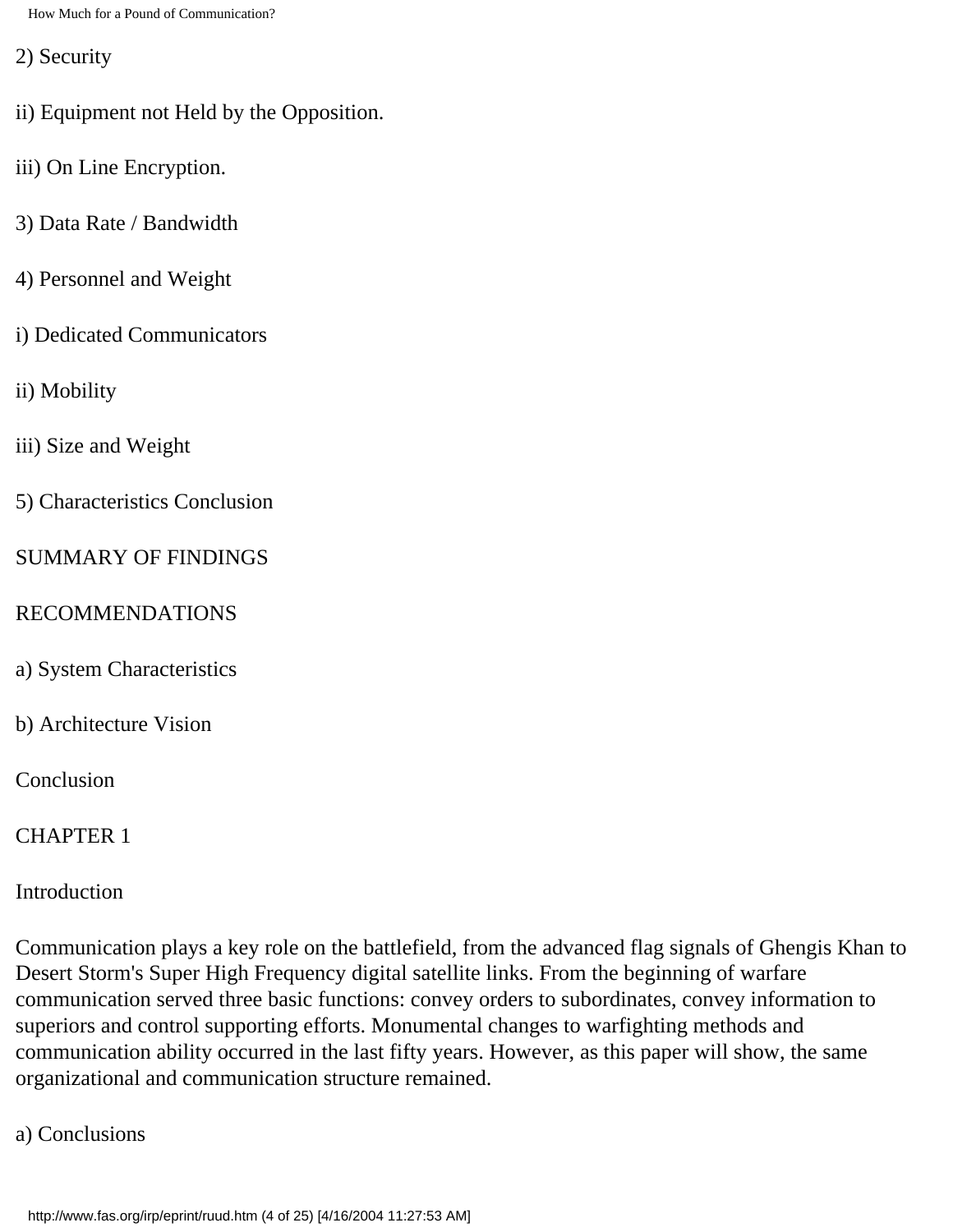The commercial music industry presents a good analogy to the situation faced by military communicators today. For most of this century acoustic recording was done using methods that represented sound waves with material (phonograph) or electrical (tape) images. The method of transforming acoustic or visual information into direct "images" is termed analog. In the 1980's digital technology (compact disk) replaced the entire phonograph and much of the tape industry. In spite of the many remarkable improvements to analog recording, digital quickly replaced it. The revolutionary principle behind digital recording allowed the quick replacement. Military communication still relies on analog principles, very similar to those of World War II.

CD's replaced phonograph records because digital technology inherently rejects noise whereas analog technology inherently retains it. This change in the fundamental nature of recording fueled a revolution in the music industry. So too can digital technology revolutionize military communication. Digital communication not only rejects noise, it also can be digitally controlled. Digital systems reduce both noise and human intervention. Many of the mundane operations done by human operators can be shifted to digital control systems, freeing the operators for tasks that require more thought.

Digital communication may yet change the basic conduct of war, however in the near term it may make the communication structure more able to fit the Operations Other Than War (OOTW) needs. The physical logistic and force protection requirements dictate a hierarchical military structure, as does information management. A single individual is not able to completely manage all details of a major operation. Therefore a structure is necessary to provide filters and to share the effort, while remaining under a single unifying command. In OOTW scenarios small teams operating under a large organization may require access to high levels of command or may be widely separated from the main body of the force. In these situations digital communication can create ad hoc communication structures that allow a commander to customize the command without major equipment changes.

Digital communication, supported by satellite networks, add flexibility and coverage to the military communication structure. New near earth satellites use capabilities developed for cellular phones to provide true global coverage. The new systems allow a single soldier to carry some of the communication abilities previously held at much higher levels of command. These new abilities may allow smaller teams to use fire control and coordination functions now performed at higher levels. Having the ability to use indirect fire may allow smaller teams to perform both infiltration type missions yet bring massed firepower when necessary. Communication advances may not change the conduct of war, but the advances fill in the communication necessary when a single soldier can affect the course of a nation.

How much is a pound of communication worth to a warfighter? No communication is disastrous; as would be a budget containing only communication purchases. Where is the balance between proper coordination and "all talk, no fight?" Understanding communication equipment use requires the understanding of the strategy of its employment. Although the communication structure at higher command levels evolved considerably in the last fifty years, the ground force lower level structure is essentially unchanged. Implementing the fruits of the commercial market advances can provide both an edge and a gap filler for military communication.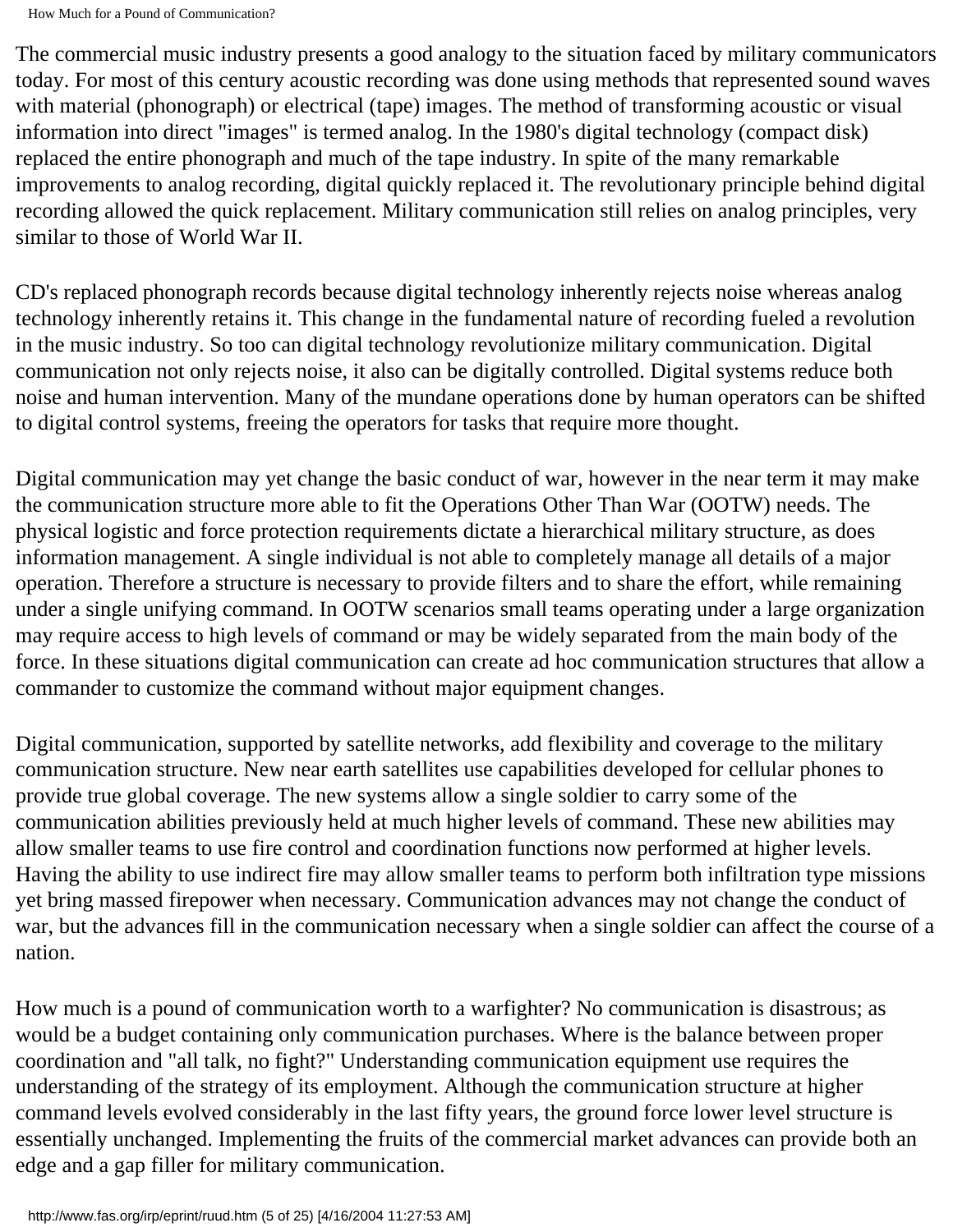#### b) Thesis Design

The communication revolution affects all levels of the military command structure. Most federal communication providers market for the focal points of command, as this is the most communication intensive portion of the military structure. Yet many commercial communication advances are directed to the individual consumer. This paper will focus mainly on the lower level of the command structure that is similar to the target market of the commercial systems. Also, because the commercial market is hard to predict, this paper only considered demonstrated (but not necessarily fully fielded) commercial products that could be incorporated into the military within the typical five to ten year procurement cycle.

With the demise of the Soviet Union as a peer competitor, most of the predicted military operations will be small and expeditionary in nature. These small operations will mostly be conducted by the Marine Corps ground troops that can provide the small scale, rapid and flexible response needed for expeditionary operations. These type of operations match well with the advances in communication technology. Therefor this paper focuses on the communication needs of the Marine Corps. Because the Marine Corps' mission includes the requirement for major amphibious operations, any communication system used by the Marine Corps must also include the ability to support an amphibious operation.

To support the conclusion that no change occurred in the basic use of communication since before World War II this paper analyzes three historical eras. Each era contained both major advances in communication technology and an amphibious operation. The operations and eras are: Operation Forager, 1945; Operation Starlite, 1965 and Operation Desert Storm, 1990 or current doctrine. The communication structure of each era is analyzed in terms of the number of nets, area of operations, ratio of radios to personnel, level of command with radio communication. The characteristics of the structure for each era is analyzed for reliability, security, data rate, people and weight.

#### c) Historical summary

The age of electronics dawned somewhere between World War I and II. When vacuum tubes replaced the enormous electro-mechanical machinery used for communication, portable amphibious radio equipment became a reality. There are three main milestones of electronics technology: vacuum tubes, solid state transistors and integrated circuits. During World War II the vacuum tube ruled the day with power hungry radios eating batteries (when the salt water didn't short them out). The Vietnam War saw the introduction of solid state transistors and a subsequent improvement in size, battery use, range and reliability. The platoon commanders and their seniors still carry an instrument capable of communication with aviation elements and other fire coordination platforms. At the tactical level we use the same basic procedures today as in the Vietnam War, although technology advances provide a lighter, rugged system with greatly improved security.

Evaluating a span of over fifty years reveals little change in the aspects of the nature of war. Uncertainty rules the field, so reducing the fog of war is a force multiplier to any commander. War is still the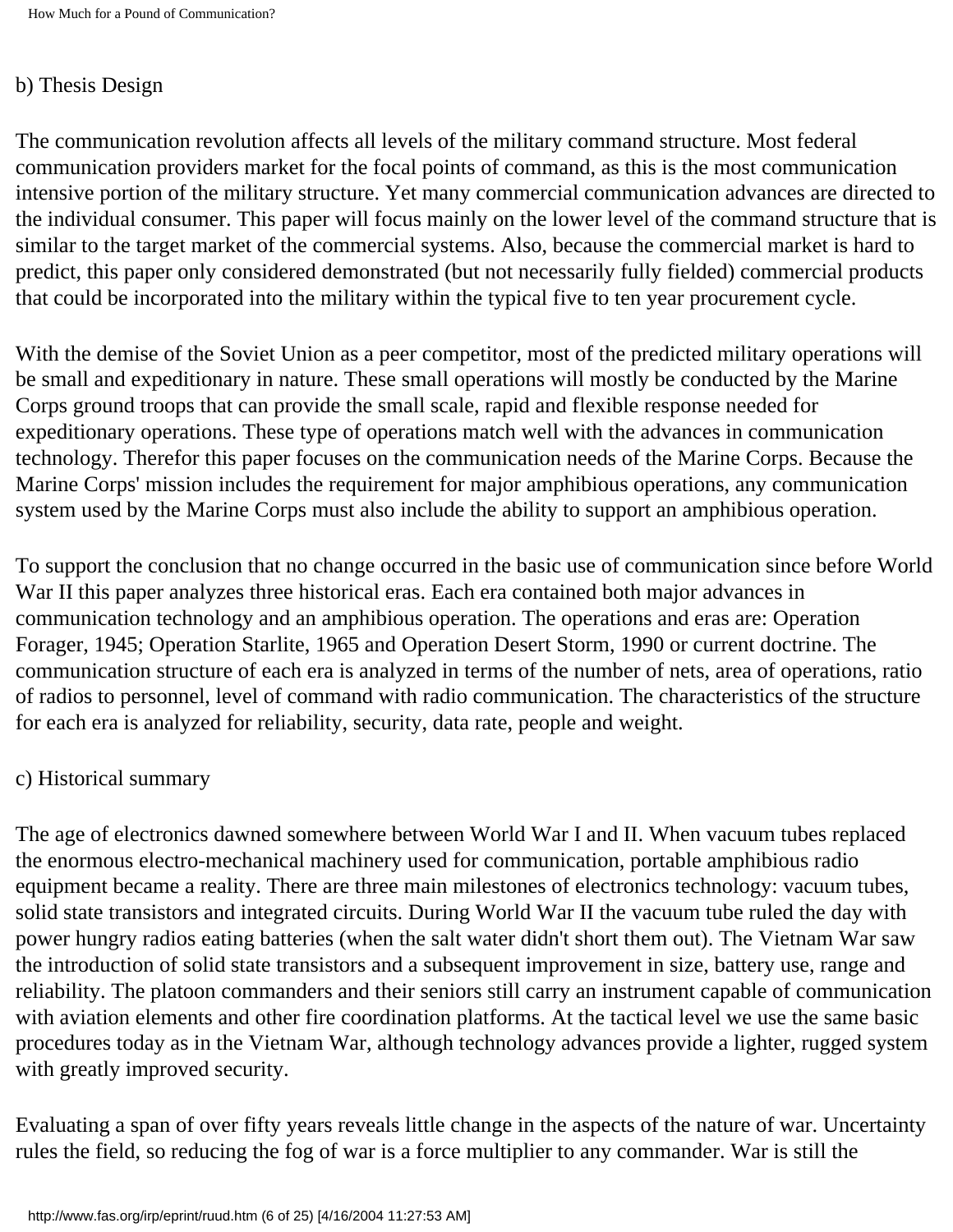imposition of one commander's will on another by force. However, technology changed the face of war. The effects of technology fall into three categories: speed, lethality and area of coverage. For example the 1965 Operation Starlite in Vietnam and the 1945 Operation Forager in Saipan covered about the same area, however, Operation Forager needed three divisions while Operation Starlite needed three battalions. Clearly several factors, including the smaller opposition force in Vietnam, drove the smaller force size. However, the fact that three battalions cleared the same amount of ground as three divisions gives an indication of the changes in fighting force capability. Desert Storm further continues the trend of less force per unit of area.

Answering the question of how historical changes in technology affect communication creates a "chicken or the egg" dilemma. One main focus of exercises such as Hunter Warrior are to evaluate the effectiveness of new communication technology on the coordination and lethality of a force using it. Did more effective communication allow the greater range of operations or did the increased force mobility make more effective communication a necessity? The catch phrase of "shoot, maneuver and communicate" captures the idea that lethality, maneuverability and connectivity tie together and exist in balance for an effective fighting force. Evaluating this trinity's evolution from a communication perspective helps answer the question of "How much for a pound of communication?"

d) Changes in the World and the Way We Fight

...[T]he strategic role of the Marine Corps remains constant: to provide a strong expeditionary force-inreadiness that is versatile, adaptable, and powerful....[T]he Marine Corps will leverage its recognized skill of innovation to vigorously seek out new opportunities to enhance its usefulness, flexibility, and unparalleled expeditionary capability across the entire spectrum of contingencies.

This statement from the 1996 USMC Concepts and Issues paper sets forth the mission of the Marine Corps. The following Naval Department doctrine, stated in "Forward ...From the Sea" , complements the USMC mission.

...[A] change in focus and, therefore, in priorities for the Naval Service away from operations on the sea toward power projection and the employment of naval forces from the sea to influence events in the littoral regions of the world[.]

The two key focus areas are littoral regions and different levels of hostilities. Dealing with a less than total war significantly impacts the command and control of military forces. Littoral regions of the world, the focus of most activities, contain many urban regions that fill the radio spectrum. The military force operating in such an environment must modify their command and control structure to account for the fact that forces will tend to be smaller, widely dispersed and subject to a congested communication spectrum.

The generally superior logistics and communication capability of the US military combined with the rapid response capability of the USMC are key drivers in the National Command Authorities' selection of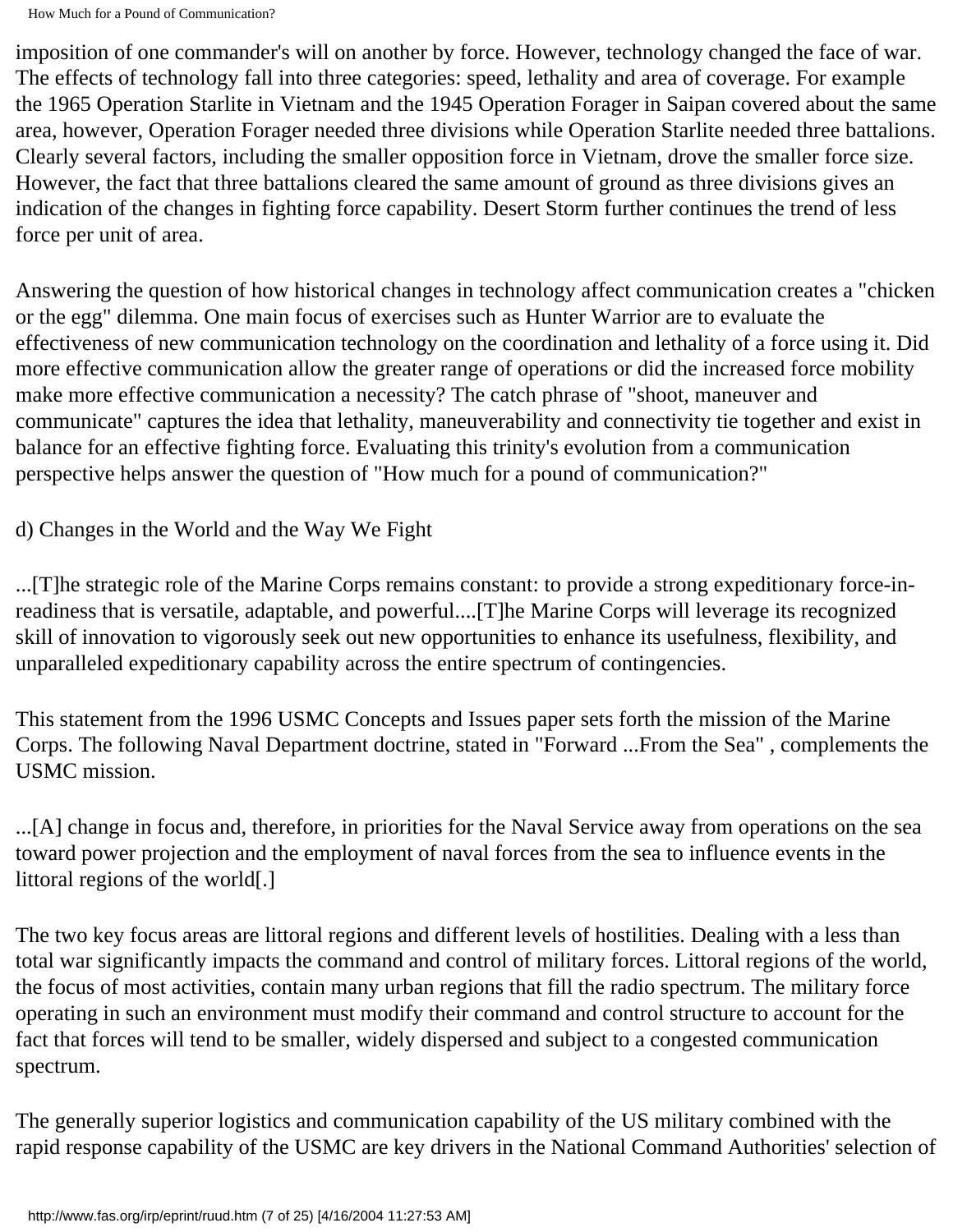the Naval Department for an operation. However the USMC communication equipment at the lower command levels are short range equipment, more useful for concentrated forces. A shortcoming of this communication structure is that it is not optimal for Low Intensity Conflict or Military Operations Other than War where the forces might not concentrate as they would on a traditional battlefield.

The conflicts of the next ten years need a communication structure that supports dispersed forces. However, the consequences of not being prepared to fight a major battle forced the communication structure in existence today. Emerging technology can support the dispersed force requirement while the existing equipment can be retained to support a major operation.

## CHAPTER 2

ANALYSIS

a) Rationale -- "a pound of communication"

The challenge of military logistics is to offset the value of a particular item with the cost of getting it to the battle and supporting it. Communication equipment is not exempt from this rule. A limitation for proper communication analysis is that it neither shoots nor moves forces, and commanders seldom clearly understand communication. This limitation clouds any cost benefit analysis applied toward communication. Even Marine Corps manuals recognize this limitation:

Very few field commanders would consider a tactical maneuver which would cause his unit to exceed the range of his logistical support....But, due to lack of understanding of communications ...commanders pay very little attentions to the limitations of radio communications when developing their tactical scheme of maneuver.

Because of the tremendous advances in the field of communication technology using new communication capability requires innovative analysis. The fast pace of telecommunication technology advances creates a difficult, nearly impossible task for the military doctrine writer. Because the government market is a small fraction of the commercial communication sector, it has little impact on corporate decisions. At best, corporations engineer existing technology to meet military reliability specifications. Even in World War II, forces used commercial technology directly; for instance, Army troops in Italy used FM Motorola police radios. Fortunately, American industry explores all markets, essentially dragging military procurement along with it through various means of influence. A systematic comparison of technology and military use of that technology provides a sense of how to apply technology changes.

Communication procedures and equipment coexist in the "architecture." The term refers to a group of radios set up to communicate with each other. Evaluating changes to nets and their employment provides one way to determine how new technology affects military command structures. Evaluating the effect of technology on the communication architecture over the three eras described above divides into four main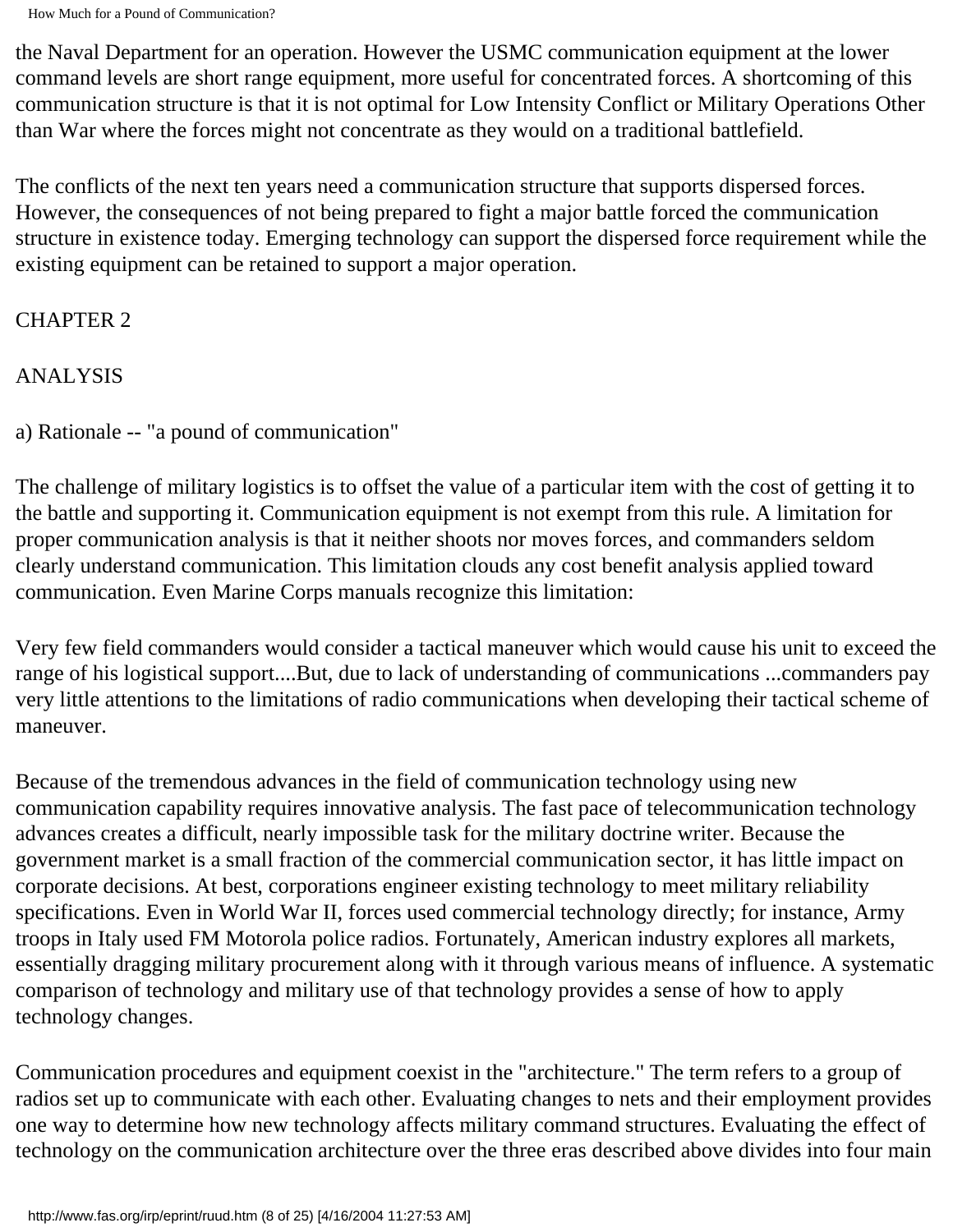areas: number of nets and their capacity; area of the operation; number of users versus the total force; levels of command with communication capability. Other factors influenced the operation of the architecture: reliability, security, bandwidth use and personnel. The intent is not to reproduce here an exhaustive reproduction of historical communication architectures. The focus is on significant modifications to amphibious command and control that arise from changes in communication technology.

b) Architecture Analysis

1) Number of nets:

Definition: A net is an organization of stations capable of intercommunications on a common channel or frequency. Comparing the number of nets established for a force with the size of the force indicates the amount of direct control deemed necessary by the commander of the force.

Discussion: This metric is important to get a sense of what is necessary to provide the commander the necessary communication paths needed to conduct the operation. The information for this metric is

## [1945 - SAIPAN, OPERATION FORAGER; 1965 - VIETNAM, OPERATION STARLITE; 1992 - DOCTRINE]

Figure 1

Average number of Personnel Using a Net

derived from doctrine, operation plans and equipment characteristics. Because nets may have differing levels of usage, the author relied upon the anecdotal data contained in after action reports to validate the assumption that the operation plan contained sufficient nets to control the forces. The data are divided into two groups: 1) all nets and 2) command nets. Command nets indicate the portion of the architecture devoted to commanding forces, versus how much is needed for coordination to properly complete the commander's orders.

Significant Finding: The ratio of personnel to command net dropped about 30 percent in the fifty years following World War II. Considering that some command nets changed from wire to radio links, this indicates that the command structure remained about the same. With the exception of Operation Starlite the coordination nets followed the same pattern. One possible reason for proportionally more nets during Operation Starlite is that it was a much smaller operation. Unlike a larger force, the forces during Operation Starlite could use more coordination circuits without impacting the radio spectrum. Reducing wire use and other means of communication is indicative of the attention placed toward providing the means for rapid command and control of the operation. Mobile radios allow forces to communicate their situation without returning to a base. The shift to mobile radios indicates the commander's need for timely information. Increasing the number of mobile reporting stations, while adding to command post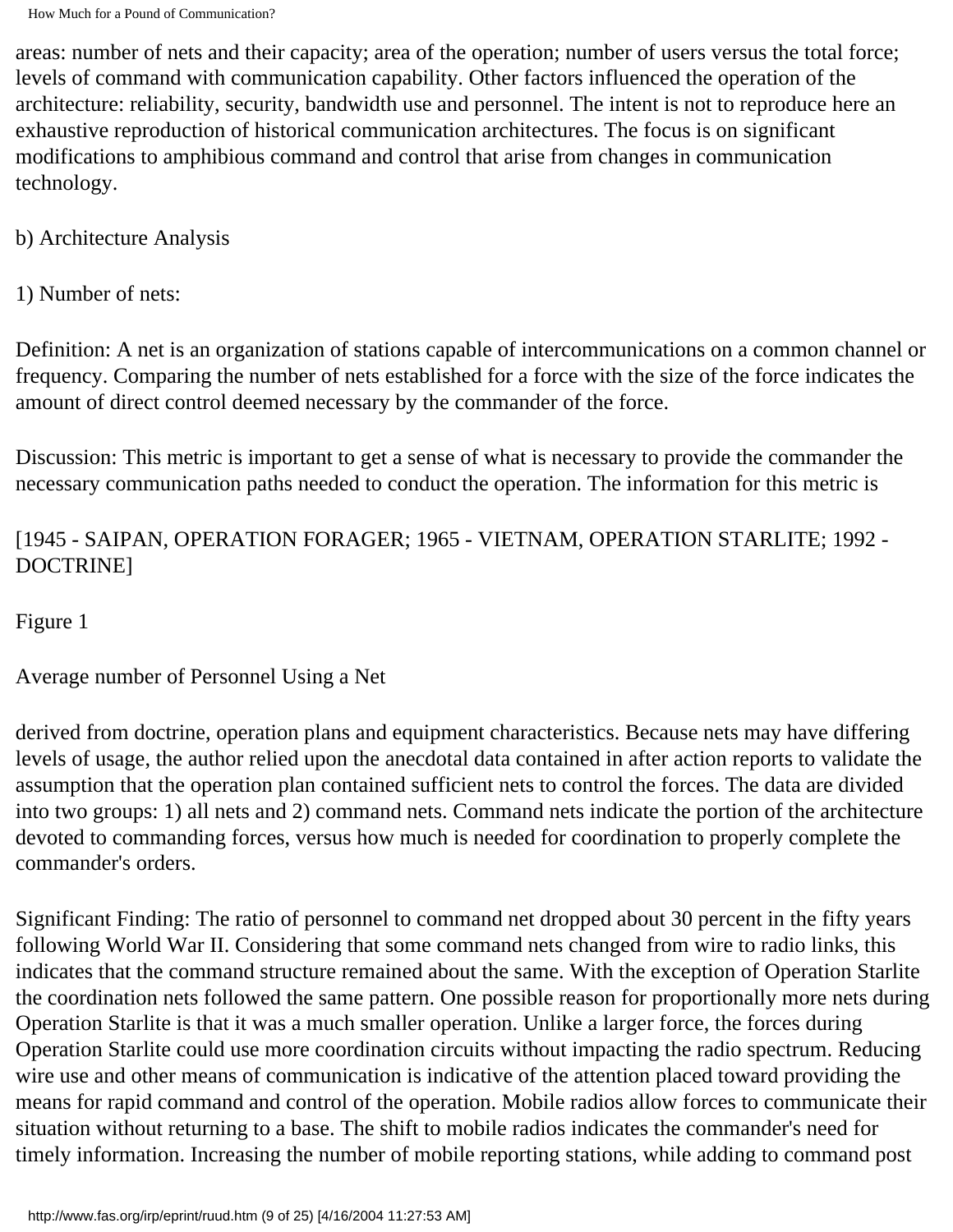complexity, reduces the "friction" by cutting down the reporting time for changing battlefield conditions.

#### 2) Area of the operation:

Definition: This is the ratio of the number of personnel to the size of the area of operations.

Discussion: The enemy forces, unit mission, firepower, mobility and communication all affect operation area. With the preceding taken into consideration, it is impossible to say simply that communication alone allows a force to cover more area. Delivering the necessary lethality where appropriate is the key to defeating an enemy. Technology provides greater firepower, more mobility and more communication. To isolate the effect of communication technology on battle area is inappropriate and unnecessary. The triad of shoot, move and communicate are three legs upon which any battle must rest equally. Given this relationship a greater area of coverage by the same amount of forces indicates that the triad is effective and in balance. What is undetermined is whether or not any of the triad is limiting the utility of the other two. Firepower and mobility technology will advance as fast as possible because they are clearly understood and measured. Communication capability either matches (or exceeds) the needs generated by the improvements in the previous two factors or restricts their ability to cover additional area.

Significant Finding: The land area covered by similar forces skyrocketed from World War II to today. During the Saipan invasion a division covered about 40 square kilometers, during Vietnam 350 square kilometers and during Desert Storm 4000 square Kilometers. The synergistic effect of communication, firepower and mobility increases the land area covered by a particular force. Although the differing terrain between island, jungle and desert contributes significantly, overall the effects are more due to technology than terrain or mission. The trend of more land area covered continues as the Commandant's Warfighting Laboratory tests new techniques. During the Hunter Warrior Advanced Warfighting Experiment a Special Purpose Marine Air Ground Task Force operated 150 miles away from their seabase, showing the enlarging ability of technology.

Figure 2

Average Number of Personnel per Square Kilometer

3) Number of users versus the total force:

Definition: This is the total radios that the force used compared to the total number of men in the force.

Discussion: This metric gives a sense of the pervasiveness of force control. It also gives an idea of how small a unit was controlled from a distance. The type of technology and the command structure come together in this metric. For instance smaller unit control would be an indication of fewer maneuver type orders.

Significant Finding: Essentially no change in the number of users that have communication ability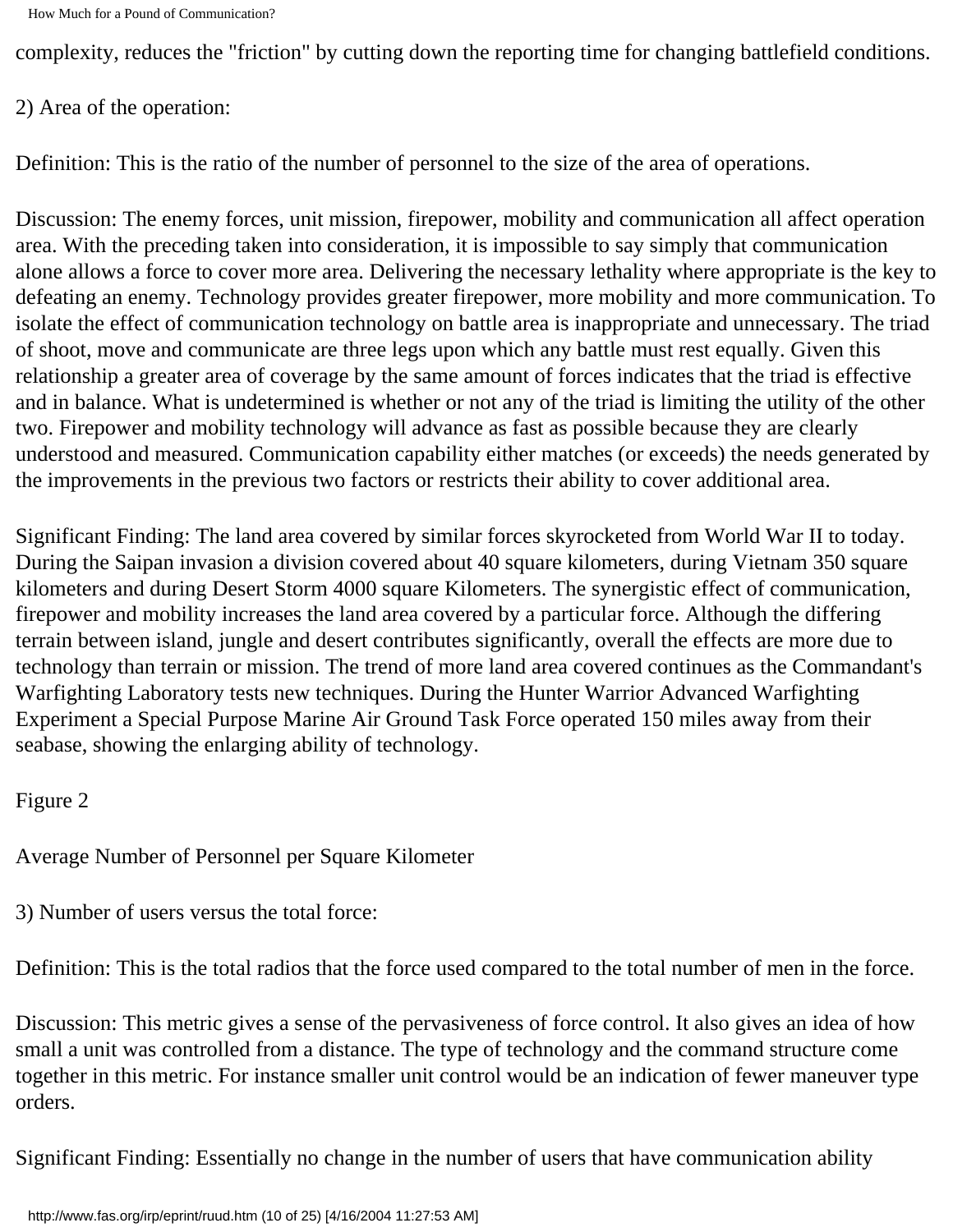occurred in the last fifty years. There is a small reduction in the number of personnel per radio, most likely due to the shortage of supply in World War II.

Figure 3

Average Number of men per Radio

4) Levels of command with communication capability

Definition: This is an evaluation of how deep into the command structure communication capability, other than visual or manual methods, has reached.

Discussion: This metric is similar to the number of users with the exception that its focus is more on command structure than the amount of coordination conducted. Operation orders lay out which level of the hierarchy has communication by net and level of command. It is impossible to determine specifically the level of usage and the types of orders given, but a general sense of the command communication architecture evolves. Shifting to radio communication greatly improves the mobility of forces, yet the level of command that retained the ability to communicate is the same. In World War II the platoon leader had a hand held radio. Company commanders also used a backpack radio, the SCR-300, that provided longer range communication. Today's communication is still single channel voice on line-ofsight transmission paths. Some major commands retain a few backpack satellite radios for company sized units.

Significant Finding: The depth to which the hierarchy of command maintains radio communication did not change in fifty years. The nature of passing commands did not change nor did the communication architecture. The platoon commander had short range communication ability (less than 25 miles) in World War II and still does today.

Figure 4.

Level of Command With Radio Communication

5) Architecture Conclusion

There is little change to communication architecture at the company and below levels since the beginning of World War II. Nearly all appearances of change can be attributed to the replacement of older methods (messenger, wire) with radios. Today's Marine Ground Component commander uses the same radio net structure used in World War II. The command structure is also the same which may be the driving factor in determining the communication structure.

c) Characteristic Analysis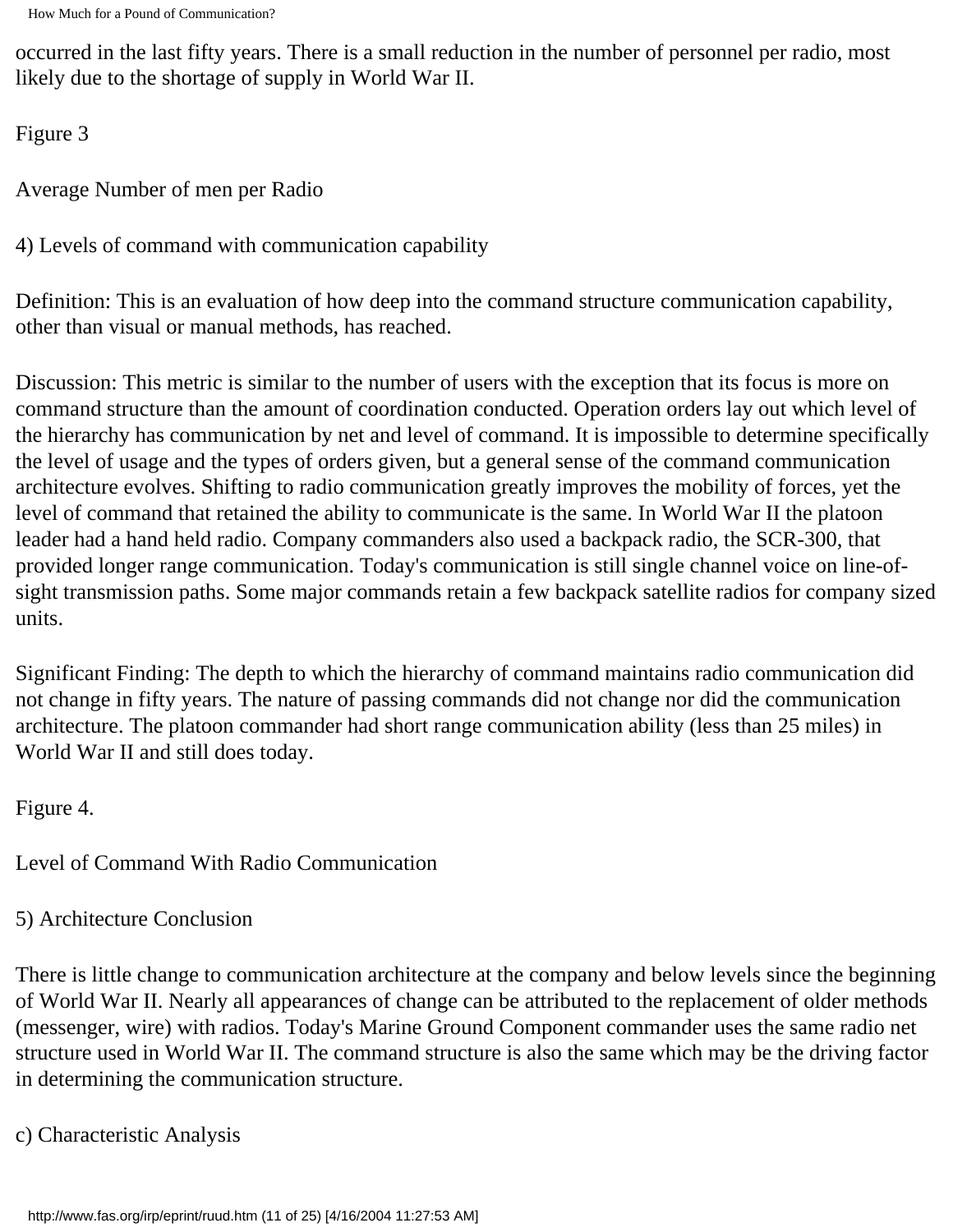This section is devoted to the aspects of technology that affect the nature of the communication but are not directly associated with the architecture. Reliability, security, bandwidth use and portability are the key factors covered here. These factors have indirect effects on the communication architecture. While the previous section considered how the architecture changed, this section analyzes the supporting causes of the noted changes.

Characteristics of communication changed significantly in the last fifty years, without causing a change in the employment philosophy. The major finding is that Marine Corps forces are significantly better served by communication equipment. The types of measures considered in the following section deals with the radio net operation rather than structure and distribution.

## 1) Reliability

Definition: Reliability is used to both define the functional condition of the equipment and also its ability to establish a connection when functioning properly.

Discussion: In a perfect world, doctrine would establish the reliability criteria and then industry would develop a system that satisfies the doctrine. If this were true, a change in the reliability of a piece of equipment would not affect doctrine. In reality, as a technological advance demonstrates its reliability and functionality, military doctrine evolves to include the new capability. The main reason that commercial communication technology is isolated from ground based forces is that the operating environment makes it difficult to maintain sophisticated (usually fragile) communication equipment. Equipment must be able to handle the natural effects of vibration, shock, moisture and dirt. Additionally, equipment must be able to function in spite of enemy jamming, spoofing or assault. The reliability of a backpack radio (SCR-300) greatly affected the conduct of operations in Operation Forager (Saipan):

Little need was found for the messenger dogs, for the SCR-300 radio provided reliable communications for isolated units.

## and

"In such a short campaign [FORAGER], however, contact by radio was often sufficient, the infantry finding the SCR-300 a reliable set. ...It was a portable radio set, adopted for carrying on a soldier's back."

Once the radio proved reliable, the commanders eliminated the use of older methods of communication, such as messenger dogs and wire links.

Significant Finding: The doctrinal changes wrought by reliability improvements are not changes to the USMC philosophy of command, but rather changes to the implementation of the philosophy. An argument could be made that the changes are not doctrinal but fall more in the category of tactics, techniques and procedures. What happened is that as equipment proved itself capable, older methods of communication were eliminated. In short, reliability has major impact on the equipment chosen for field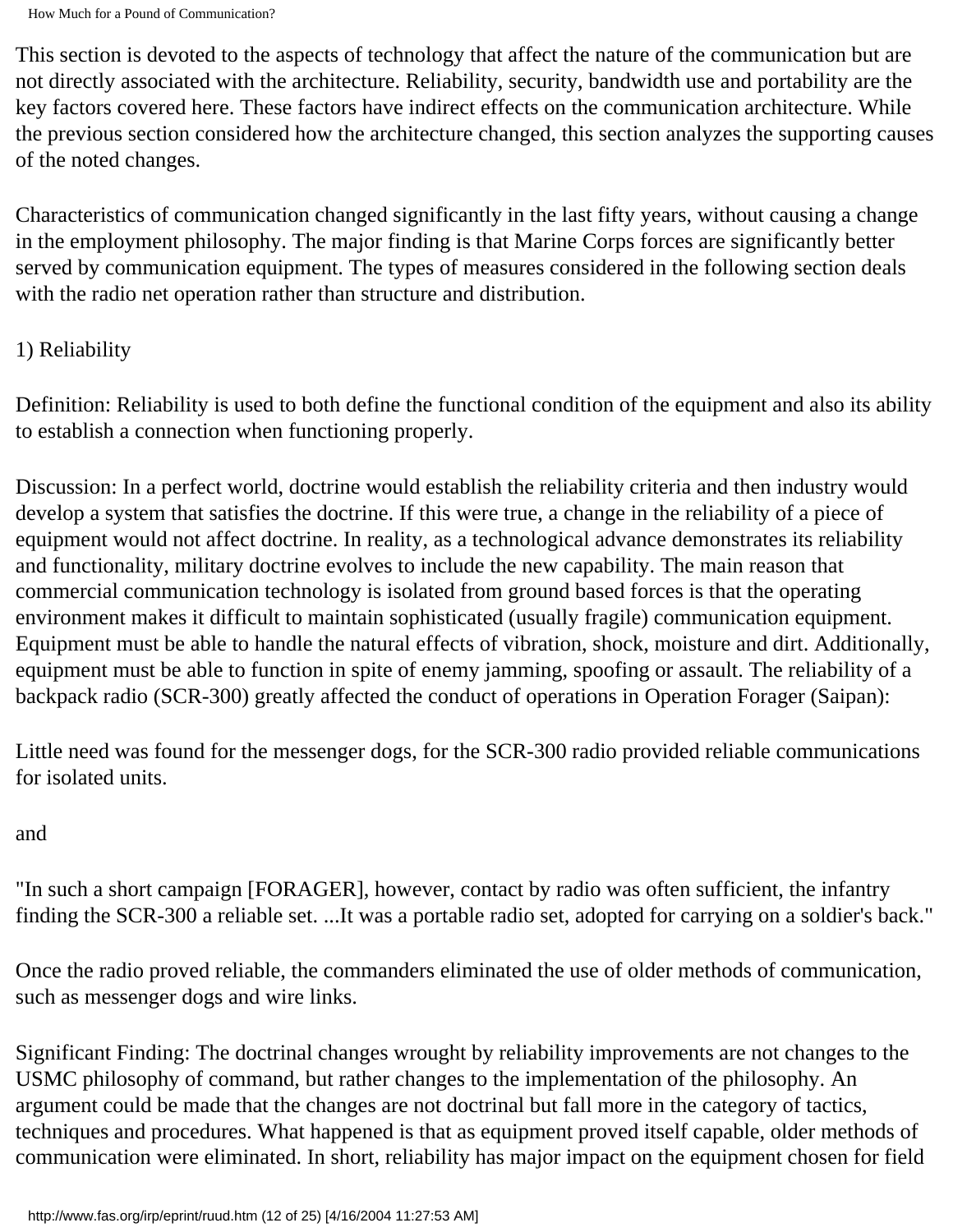```
How Much for a Pound of Communication?
```
use, but almost no impact on the philosophy of the use.

## 2) Security

Definition: As used here, security means the ability to prevent an enemy from gaining tactical advantage through the exploitation of communication.

Discussion: Communications are exploited in three major ways: use of the information passed; analysis of the way and the amount of the information passed; and determining the geographic location of the force. The tactical exploitation of the communication usually includes a time factor. If a communication is intercepted and exploited, but the information is not passed to the forces in time it is not a weakness. Analysis that ties certain types of communication to predictable force actions may shorten the time needed to exploit a certain communication intercept. But, in general, most encryption methods and communication techniques provide sufficient delay to void any enemy tactical benefit. So security of communication can be achieved without absolute denial of information to the enemy.

The means to provide information security fall into three categories: encrypting critical messaged components; using equipment that the enemy doesn't possess; and encrypting the entire transmission. Of course the mission commander can opt to not use any form of security at all. During the Somalian relief mission in 1992 little communication security was used initially, however hostile forces did exploit communication so after two to three weeks all transmissions were encrypted. Enemy forces exploited tactical infantry communication as early as World War II. For instance Japanese forces broke the "shackle code" method of encrypting map coordinates during Operation Forager and also imitated valid operators. Perhaps because there was so little impact on friendly forces by this activity the concern for communication security did not arise until late in the Vietnam conflict. Because the exploited information is often not timely enough to be passed to opposition forces it is easy to discount the need for communication security. However, with the advent of more rapid means to both analyze and disseminate communication intercepts, the risk is growing. Each of the major methods of safeguarding tactical information is discussed below.

i) Encrypting critical message parts.

There are many means to accomplish this, including some of the most secure means. Single use pads of codes are nearly impossible to break because there is no pattern to analyze. This method requires the radio operator to encrypt the critical plain language portions of the message. This added encryption step makes this method the least popular, particularly among tactical forces. However simple methods of protecting information are often used. During operations in Croatia, Canadian UN forces were taken under fire when hostile forces exploited unsecured Canadian shell reports. The hostile forces used the shell reports to correct their targeting of UN forces. The UN had decided inappropriately that no communication security was necessary. A system of modifying the map grid coordinates allowed later shell reports to be made without providing hostile forces a method of correcting targeting errors.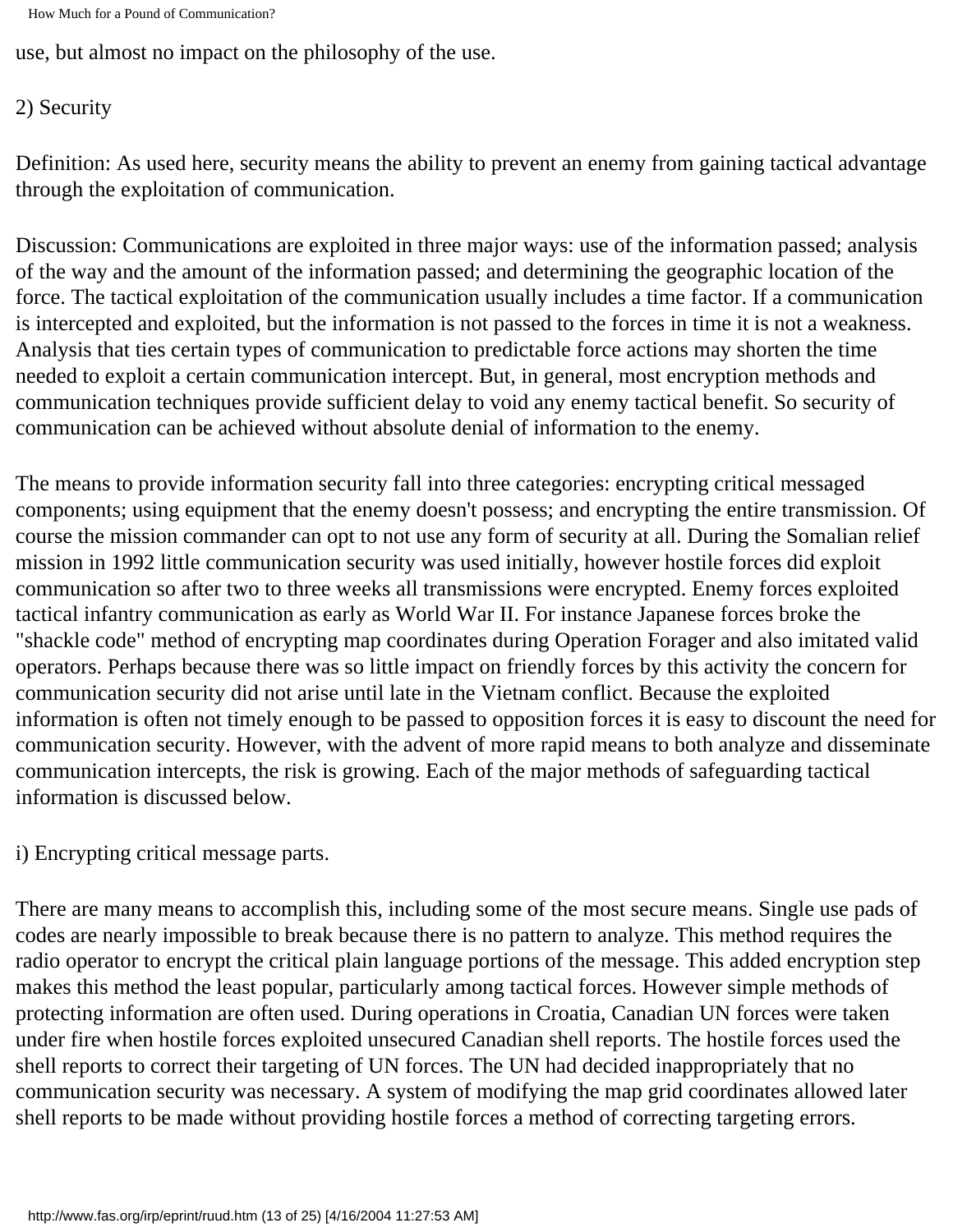ii) Equipment not Held by the Opposition.

Relying on the inability of the enemy to understand a transmission because we have a new method of transmitting is the most arrogant and risky method of communication security. One captured radio or the technical analysis of an intercept can often negate the value of relying on technology for security. For instance the AN/PRC-77 used a method of spreading transmission over a large spectrum to provide an added measure of security. Although there is no recorded compromise of this method, the addition of encryption devices indicated a concern that spread spectrum transmission did not provide adequate security. New methods of transmission can provide much in the way of readability and range but should not be relied upon to secure a communication channel.

New equipment can provide the means to greatly reduce the vulnerability of forces to having their geographic location determined by hostile forces. A variety of new technical approaches to communication are much less susceptible to interception, basically using the physical characteristics of the transmission to make intercept impossible. Control of the electronic emissions is the primary means of protecting location information, but new methods of transmissions can protect the forces from many methods of position determination.

## iii) On Line Encryption.

This method encrypts the entire transmission by using a device between the transmitter and receiver to secure the communication. This method requires no operator action to use, other than the initial setting of the encryption device. The setting of the encryption device was simplified recently by the addition of a resetting device that automatically receives encryption from a master station. The benefit of on-line encryption is ease of use; today's on-line encryption devices provide security without detriment to the user.

The difficulty with on line encryption is that the receiving station must be set up in a compatible format or no communication occurs. This is true also for unsecured communication but secure communication is much more likely to have problems since there are many more possibilities for incompatible settings. Another problem with encrypted transmission is that if there is a problem, the natural response is to go unsecured and conduct the transmissions in a vulnerable mode.

Existing methods of commercial encryption technology can provide interoperable, secure communication with coalition forces. The latest devices allow several kinds of encryption methods for different levels of security. For instance, a commercial Digital Encryption Standard (DES) cellular phone could provide interoperable tactical security with many nations. The DES standard is both exportable and widely used. The key benefit is that although the standard is not as robust as military encryption, the time it would take an adversary to decrypt an encoded digital signal would make the intelligence gathered untimely to the enemy, thus protecting our forces.

A side benefit of using commercial technology is that commercial channels can be used. Because many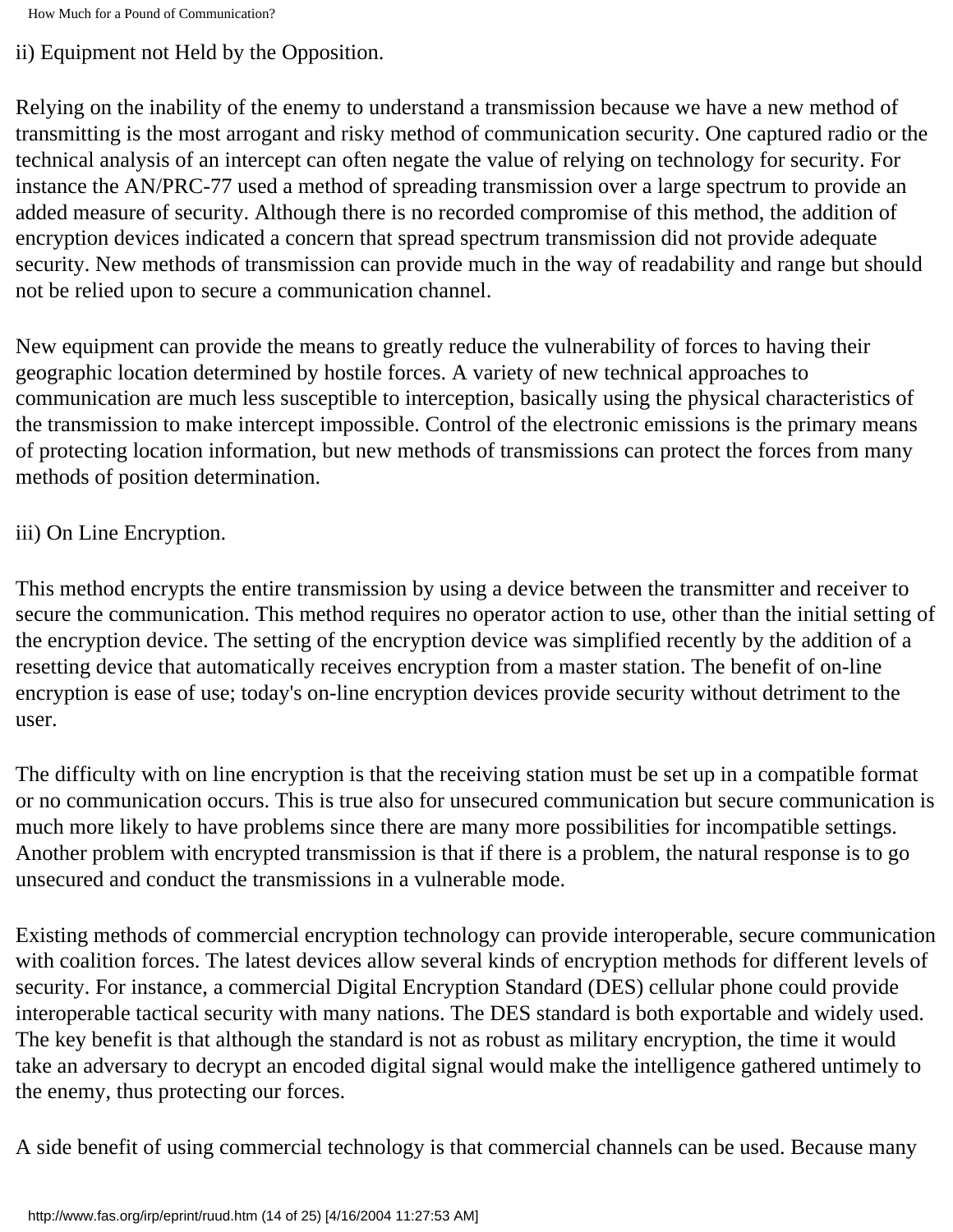businesses encrypt their transmissions to protect proprietary information, military use of the same codes would make military transmissions indistinguishable from commercial traffic. This would deny the hostile forces both the information and the ability to analyze the way the traffic is being sent.

Significant Finding: Security of communication transmissions is crucial to forces operating across the spectrum of conflict. However, encrypting the transmissions did not change the nature of military command.

#### 3) Data Rate / Bandwidth

Definition: Data rate is a measure of the amount of information passed in a specified unit of time, usually a second. Bandwidth is a measure of the amount of the frequency spectrum. For example a radio with a 30 kilohertz bandwidth could be assigned 300,000 to 330,000 Hertz. Any radio on the same net would be assigned the same range of frequency. Bandwidth is closely related to data rate, however radios use bandwidth differently so it is not always directly related.

Discussion: Data rate and bandwidth are probably the most misunderstood and misused terms associated with information transfer. Statistical analysis of data rate provided to a force or to an area of interest is nearly useless for any practical analysis of communication. The data rate provided to USMC forces increased substantially between World War II and today. At many levels of command the increase is tremendous. The benefit of increased data rate is another matter. A division commander with a single voice channel to higher headquarters has about three thousand bits per second of data rate. Give that same commander a video teleconferencing channel and he has one million bits per second of data rate. So the commander now has a three hundred fold increase in bandwidth. The acquisition minded warfighter would say that the warfighter can use this ratio as a force multiplier and reduce the fighting strength of the commander to one three hundredth of the initial force. While seeing the face of the reporting senior transmitting an order is useful, a verbal order takes as long to transmit over a low data rate voice only circuit as over a high data rate video circuit. Additionally, the voice circuit may be all that is necessary to communicate an effective order. Conversely, take the data capacity of the video circuit and turn it into three hundred voice telephone lines and the coordination gained can be a force multiplier. When forced to make a choice, the increase in coordination ability is most likely the more efficient use of the additional data rate. Voice-only command circuits are proven by fifty years of use and refinement. The low data rate data channels have their purposes as do the video channels. Low data rate channels can provide low priority requests such as the transmission of photographs, map and operation orders. In some cases the video channel is crucial to the higher command authority and must be kept as a capability, especially in this era when the visual presentation of a situation has as much impact as the commander's assessment.

There is a major problem facing the military communicator when dealing with bandwidth. The frequency spectrum is a highly sought after commodity in this information age. Congress has increasingly cut portions out of the military allocation to allow the proliferation of personal communication devices and other civilian wireless information transfer equipment. In the international arena the loss of spectrum is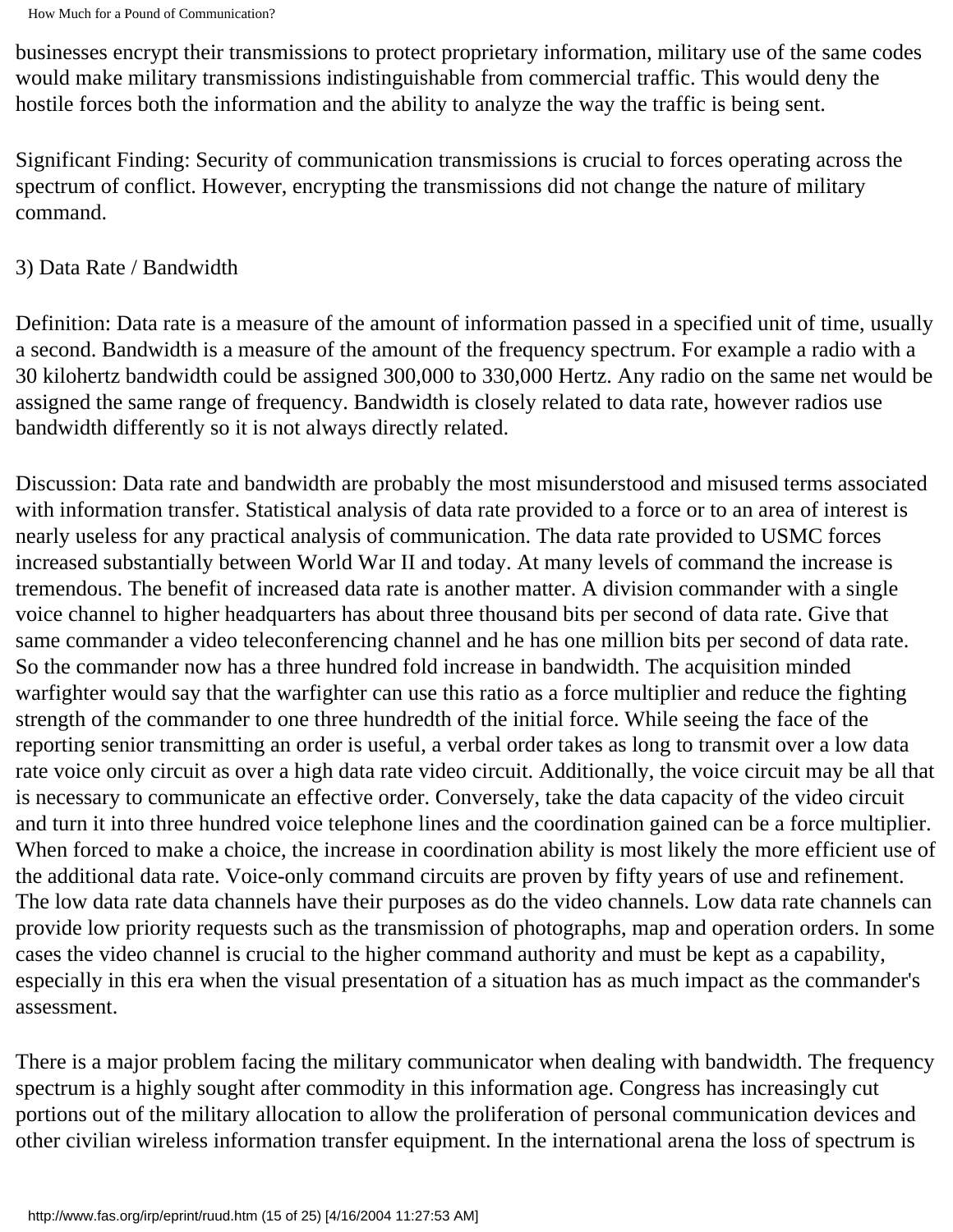becoming critical; the military communication planner has to take into account the effects of military communication on the host nation telecommunication network. Often the military communication equipment uses the same frequency as the local cellular network. The end result is that for many operations the military needs a system that can quickly reconfigure to host nation and situation requirements.

In addition to providing clearer, reliable communication, digital technology also contains the capability to more efficiently use allocated frequency bandwidth. Most communication equipment uses the same amount of frequency bandwidth that it did fifty years ago. In other words, even though existing circuits provide clearer, secure communication, it uses the existing frequency spectrum inefficiently. Nearly all existing communication equipment must be assigned a particular band of frequency that remains dedicated to the equipment even when not in use. Even a digital system can have this limitation unless it is designed to allow other transmitters to share the bandwidth.

Consider the typical voice net. There may be thirty users on the net, but in most cases only two can use the net at a time. Furthermore, in order for human communication to be understandable there must be spaces of silence. Properly designed digital equipment can allow the silences in one conversation to pass information from another conversation. During the 1995 Joint Warrior Interoperablity Demonstration (JWID) conducted by the Joint Staff Military Communication Electronics Board, a net between the USS Nimitz, USS Cowpens and the San Diego Naval Communications Telecommunication Master Station measured a five fold increase in data rate over a fixed bandwidth. The same net allowed large messages to travel over multiple nets, cutting the time of transmission by seven fold. An additional benefit, observed when the USS Cowpens lost its satellite link, was that the system automatically routed messages over alternate paths--without operator interaction. A system that can handle resource allocation allows the commander to rapidly shift communication assets between video communication and voice circuits as required by the tactical situation.

The problems faced by today's military communicator are not new; indeed many historical references to congestion on critical circuits exist. During Operation Forager in World War II this complaint was lodged:

The SCR-536, a small hand carried radio was also used on Tinian by platoon leaders and company commanders. The range of these however, did not exceed a mile or so; the waterproofing was inadequate for the almost daily rain; and transmission was often blanketed by other stations on the net.

Significant Finding: The control of allocated bandwidth and data rate is crucial to operations. World wide commercial use of the frequency spectrum is crowding the spectrum available for military use. Any future military communication architecture must account for the reduced spectrum and the need to reduce the impact on the commercial sector. The military systems in use can be modified along the lines of JWID experiments, resulting in a robust system that provides the necessary data rate to support warfighter needs.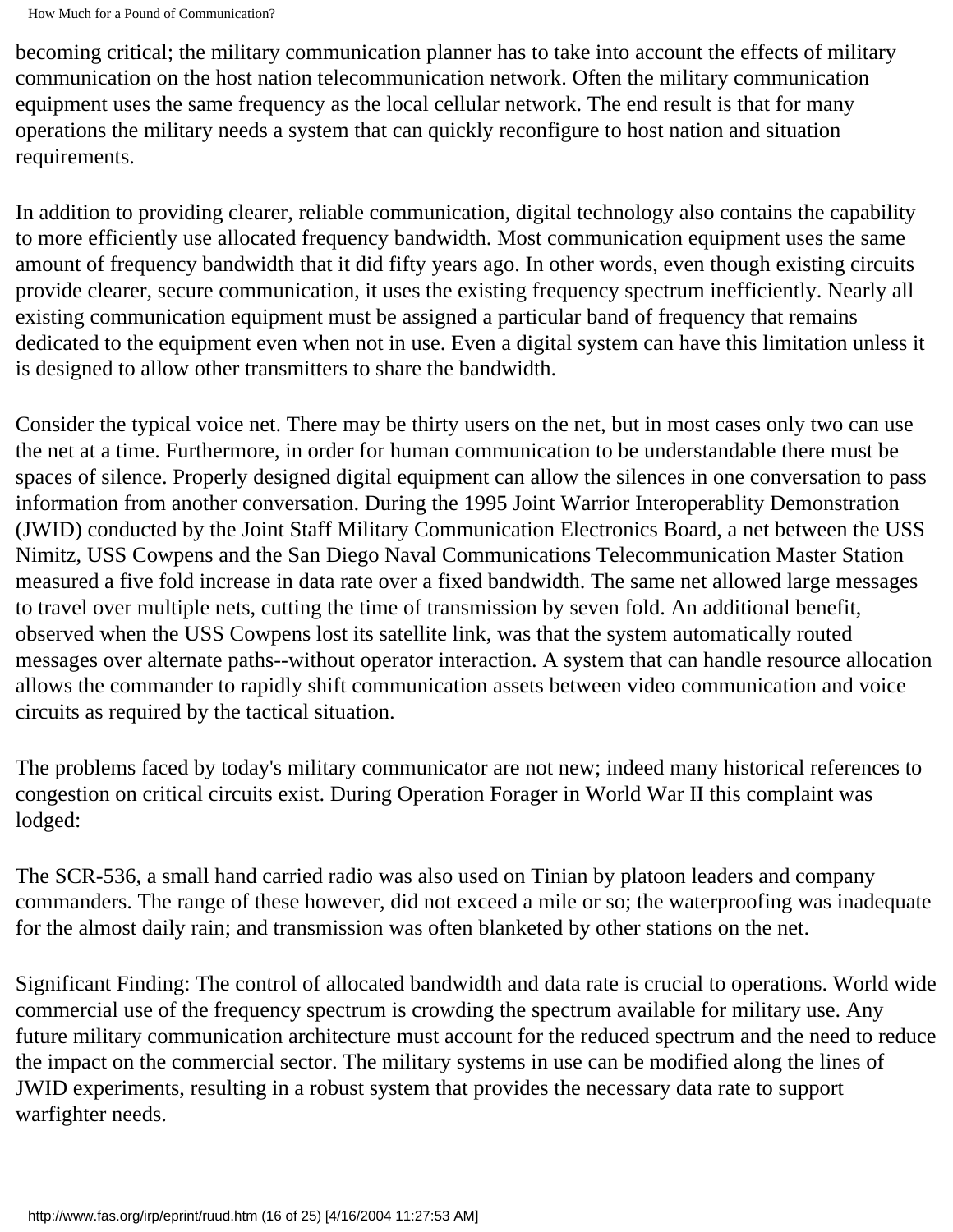#### 4) Personnel and Weight

#### i) Dedicated Communicators

The communication community receives criticism about each new communication system being too hard for general use and therefore requiring specially trained personnel. By using commercial technology, making the encryption transparent to the operator, and automating the routing of messages, training and dedicated communication personnel can be reduced. Digital communication techniques allow the system itself the ability to route traffic, find alternate routes and handle priority with less operator intervention.

Trained communication operators will always be necessary to establish command posts, key nodes and ground communications. Wide use of commercial equipment will reduce the need for special operator training. New recruits will arrive with a basic knowledge of computers and cellular telephones. Commercial telecommunication companies have a world wide focus and several established world wide communication satellite networks available for use. The military is a small communication user and therefore, by using compatible technology, can capitalize on the fact that a large market drives a lower per unit cost. The added benefit is that the planned growth room built into the oncoming systems will provide more capacity for contingency operations.

Significant Finding: Commercial, digital equipment reduces operator intervention, allowing better use of communication personnel.

## ii) Mobility

With the advent of pervasive commercial media, particularly television, the tactical actions of a single Marine can have strategic implications. This fact of life, more than many other factors, drives the need for a commander to have direct access to all members of the command. Using the miniaturized components and improved signal strength of commercial technology, the amount of equipment necessary to provide tactical communication is greatly reduced. The implication is that instead of only company commanders and above having operational level communication, that capability can be extended to all levels of command if necessary. Additionally, higher levels of command can link into one of the global satellite carriers and forego the larger military satellite dishes.

Two major commercial systems, International Maritime Satellite (INMARSAT) and IRIDIUM plan global cellular communications with a hand held unit by 1999. IRIDIUM is a network of Low Earth orbiting satellites, in the process of establishment, but will provide a hand-held cellular type phone the capability of world wide connectivity. Additionally, the IRIDIUM unit will have a dual mode capability that allows the unit to use either a terrestrial circuit or satellite net without operator action. One concept of military operation would be to tie into a global satellite system with an encrypted cellular type phone. For more local operations, an Unmanned Airborne Vehicle (UAV) could carry a repeater to provide the necessary communication connections. In either case, no vulnerable ground stations are located in country. As the force footprint increases, the large military satellites can be brought in to meet the robust,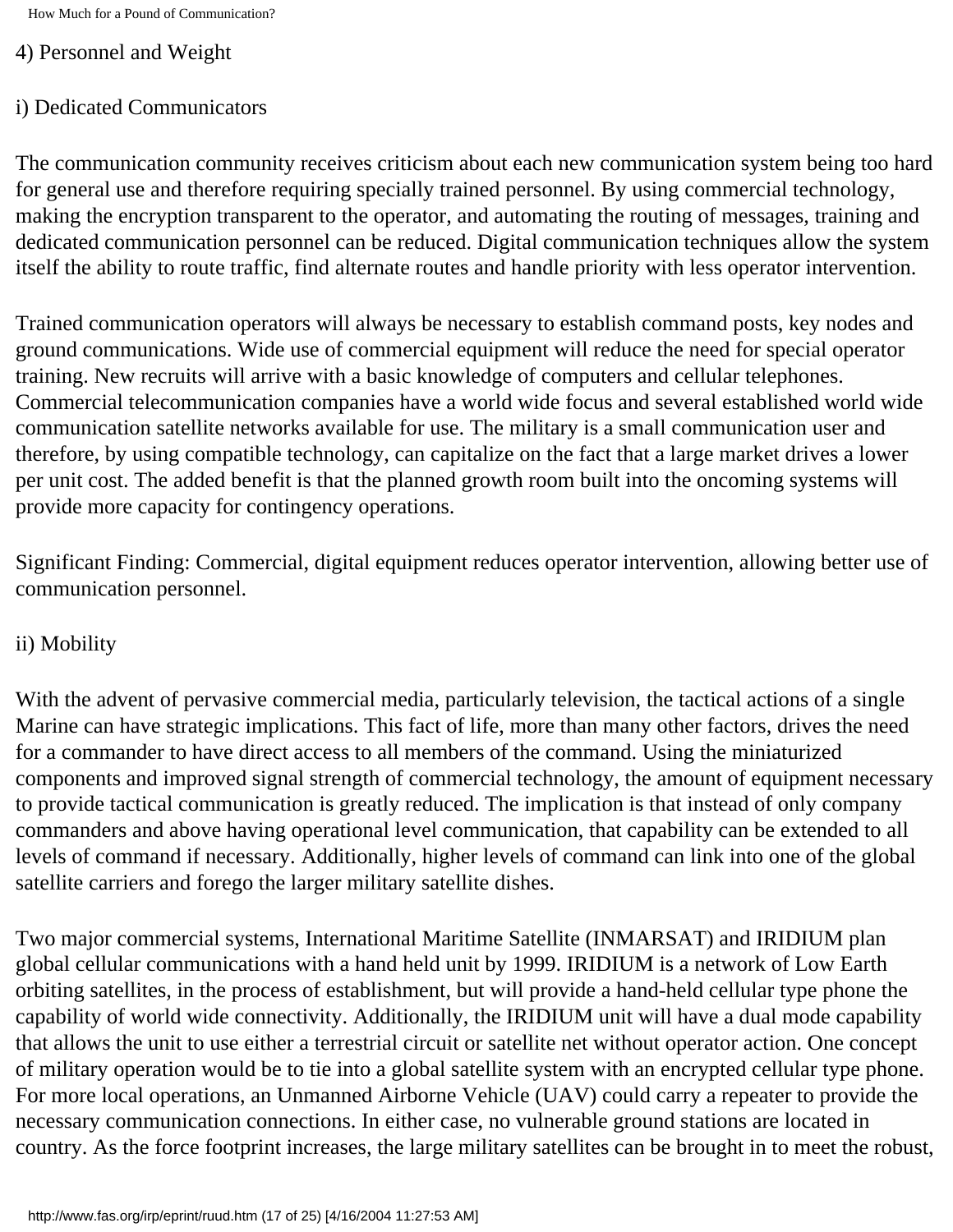back up communication requirements.

Significant Finding: Commercial digital equipment provides mobile, world wide connections for all levels of a command structure.

#### iii) Size and Weight

The commercial equipment often comes in a variant used to target the emergency services commercial market. Many of these units could survive the environment that a Marine faces in the field or could be modified cheaper than procuring a device built to military specifications. There would need to be logistics considerations to provide recharging stations, replacement units and servicing. These considerations are offset by the light weight and low power requirements. Many of the commercial satellite stations are even solar powered. Solar power can provide an additional method of powering military communication with less infrastructure. For instance, long term reconnaissance teams could use a solar powered unit to maintain communications without needing a noisy generator.

Significant Finding: Much commercial equipment is designed for individual users, who desire small, low weight units. This market fact drives commercial providers to create units ideally suited for a military user.

#### 5) Characteristics Conclusion

The major changes in the last fifty years did not support a change in the communication structure, particularly at the lower levels of command. The widespread use of encryption and satellite technology allows longer range, secure communication, but no change to the net structures. The emergence of digital technology provides a change in the basic principle of communication. Digital not only provides a clearer signal, it add a measure of intelligence to the network, previously provided by operators. Now a transmission can be routed to its destination automatically. For instance the existing Position Location Reporting System capability for short position type information coupled with a commercial, digital cellular system would allow the entire chain of command the ability to contact a specific element without having to contend with a multiple user netted voice circuit. As digital communication methods prove reliable, commanders will use them. The key benefits of digital communication need to be exploited not only as replacement for existing equipment but also for their unique capability to provide better net control.

By shifting our focus to commercial, digital communication, the military communication architecture can take advantage of the commercial sector advances. With digital capability the communication architecture changes within milliseconds. Also, by expanding the level of forces that have digital interoperability, the level of the force that can have strategic connectivity could be at the fireteam level. Additionally, digital devices can be automatically configured for interoperable communication if necessary--greatly reducing the coalition force coordination effort.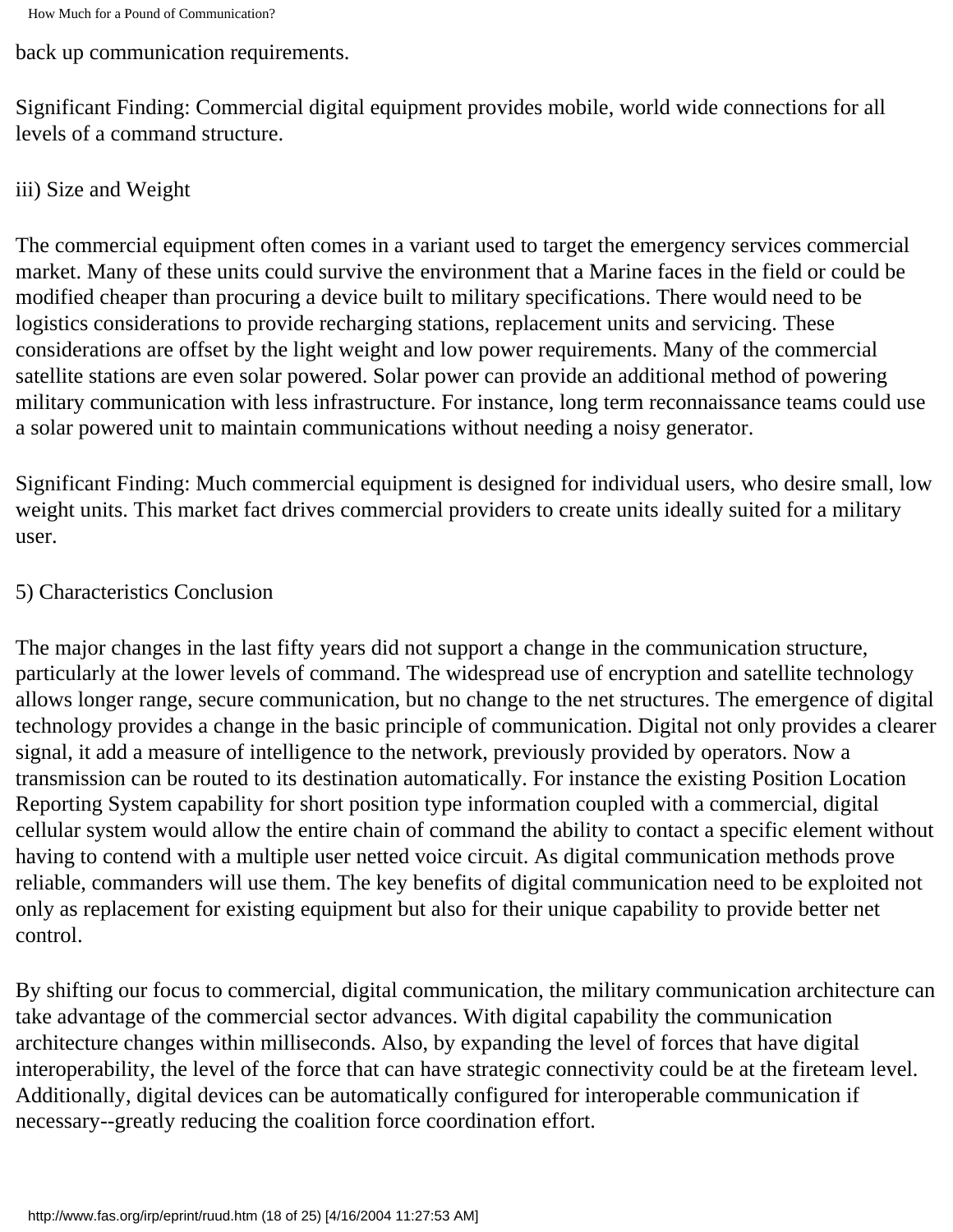Another advantage of the revolution and proliferation of information technology is that industry is facing and answering the challenges of living with a congested frequency spectrum. Commercial technology has the capability to handle the problems noted. Had the SCR-536 been one of the rugged digital cellular phones used by civilian emergency personnel today none of the congestion or range problems would have been experienced.

The fundamental nature of human communication is reflected in that command nets remained voice circuits. The extra level of certainty and understanding that a voice connection provides is both human nature and situation driven. Humans naturally communicate best face-to-face. A trade off consideration between data rate and utility is necessary. When should a video circuit be transformed into 300 voice circuits or 3000 text circuits? The interaction that a voice connection provides reduces misunderstanding. Voice is often faster than text communication because it cuts out the drafting and delivery cycles that are often difficult or impractical to implement. Although video communication may someday be the medium of choice for lower levels of a command, trade offs of technology drive the focus of effort toward voice and text communication.

The characteristics of military communication only recently turned toward digital communication and then only in exercises or major command centers. The fifty years of improvements to analog communication are inherent with digital and with added benefits. The strictly analog radio should go the way of the phonograph record. Only digital communication supplements military communications enough to meet the electromagnetic challenges of the next century.

## CHAPTER 3

# SUMMARY OF FINDINGS

The communication technology developed over the last fifty years failed to provide a reason to change the structure of military ground force communication architecture, particularly at the lower levels of command. Significant advances in the reliability and range of equipment came forth, but nothing sufficient to support a true revolution in the way communication is handled. There is a capability that is not being used that will provide a revolution--digital communication is used but not digital controlled communication nets.

Digital communication as presently used is essentially the same as older methods with the exception that since a digital signal must be only one of two values all other values (noise) can be rejected. Rejection of noise is especially useful when relaying the signal. However, even the latest system, the Single Channel Ground and Airborne System (SINCGARS), is essentially a digital variation on the older radio schemes. Sincgars comes with a variety of features that improve greatly on the older radios, but it provides only single channel, primarily voice circuits.

The next step forward is to use digital or computer control of the communication. The disadvantage is that controlling a large, global network requires an investment in communication that the Naval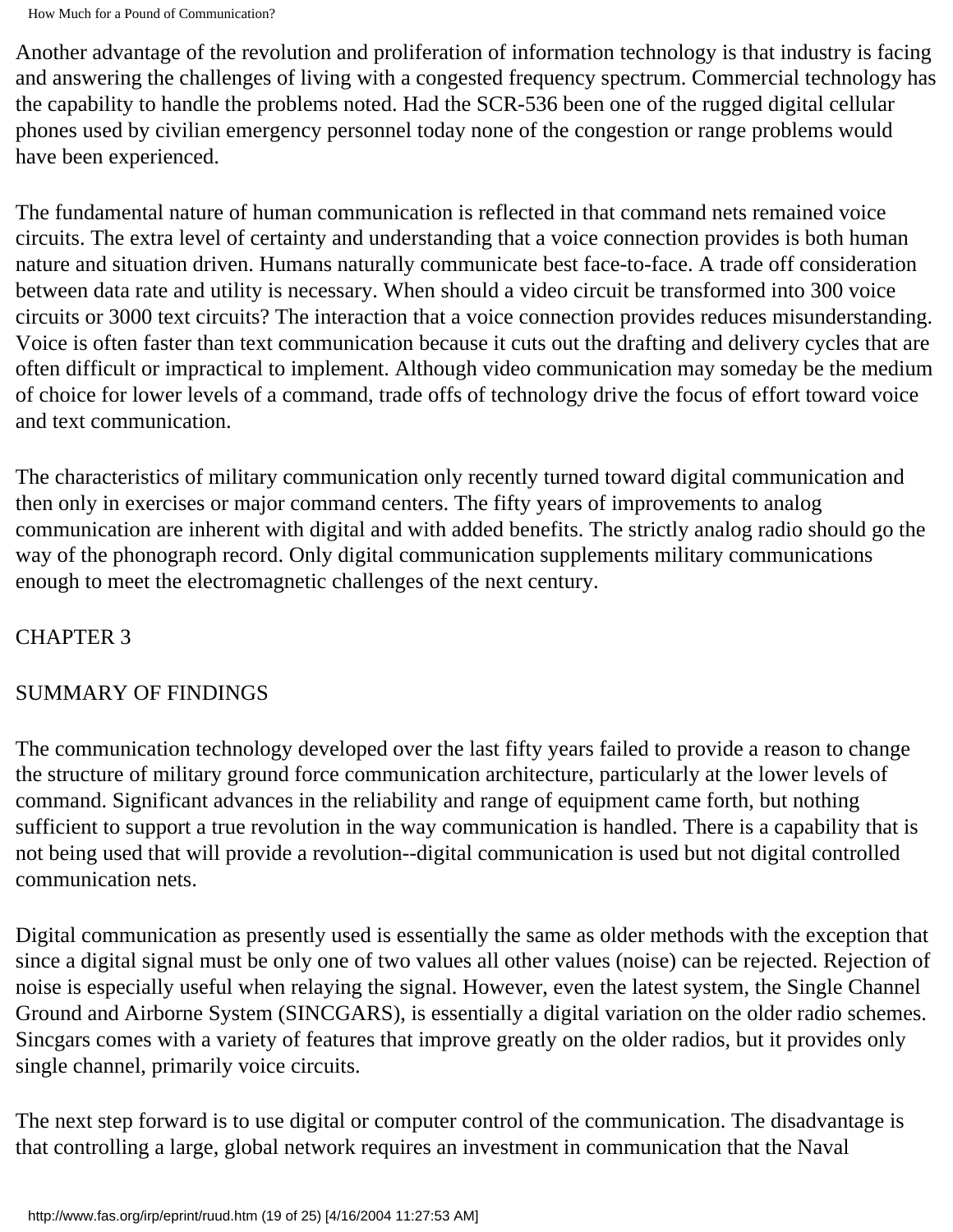Department is probably unable to make. Although there are inherent problems with using commercial systems, particularly ones that have potential adversaries as partners, the infrastructure to provide digital controlled communication is in place. What remains in the analysis is the trade off between commercial systems and military systems. Without going into a lengthy technical discussion about advantages and disadvantages of different technical solutions, consider that the designers and operators of the system stand to lose billions of dollars if there is a vulnerability in the system. Additionally, the consortiums creating the different nets are in competition to provide better service than their rivals. The international consortiums also have more research and development funds and are unhampered by the bureaucratic tangle experienced by government agencies. The final conclusion must be to use a mix of existing military and commercial systems to provide the necessary communication for the expected conflicts of the future. Neither military nor commercial alone can meet all the needs of the warfighter.

## CHAPTER 4

## RECOMMENDATIONS

Changes in communication architecture are needed to support Operational Maneuver from the Sea (OMFTS), non-traditional battles, and Military Operations Other Than War (MOOTW). In Somalia, military relief teams often traveled without communication because of the lack of secure, portable satellite terminals. Many of the proposed battle and operation scenarios include small teams operating outside of the communication coverage of standard equipment. Portable military satellite terminals are in short supply and also the capacity of the satellites is limited. To cover the entire range of operations proposed by the current doctrine, a mix of military and commercial communication is necessary.

To be a viable participant in future expeditionary operations the Marine Corps must have the ability to communicate with non-governmental organizations, allied nations and coalition partners. None of these non-governmental organizations will likely procure military hardware to meet their communication needs and the military does not have the funding to provide the necessary communication equipment to them. Further complicating matters, the United States' secure military equipment is not releasable to most organizations involved in a relief effort. By using commercial, ruggedized equipment, with commercial encryption devices, the goal of secure reliable communications is met. Commercial encryption eliminates the tactical utility of intercepted transmissions while ensuring the safety of the force using it.

## a) System Characteristics

To meet the needs of the expected situation the commercial system or systems need to provide the following:

- 1) Global coverage.
- 2) Small, cheap units, preferably handheld.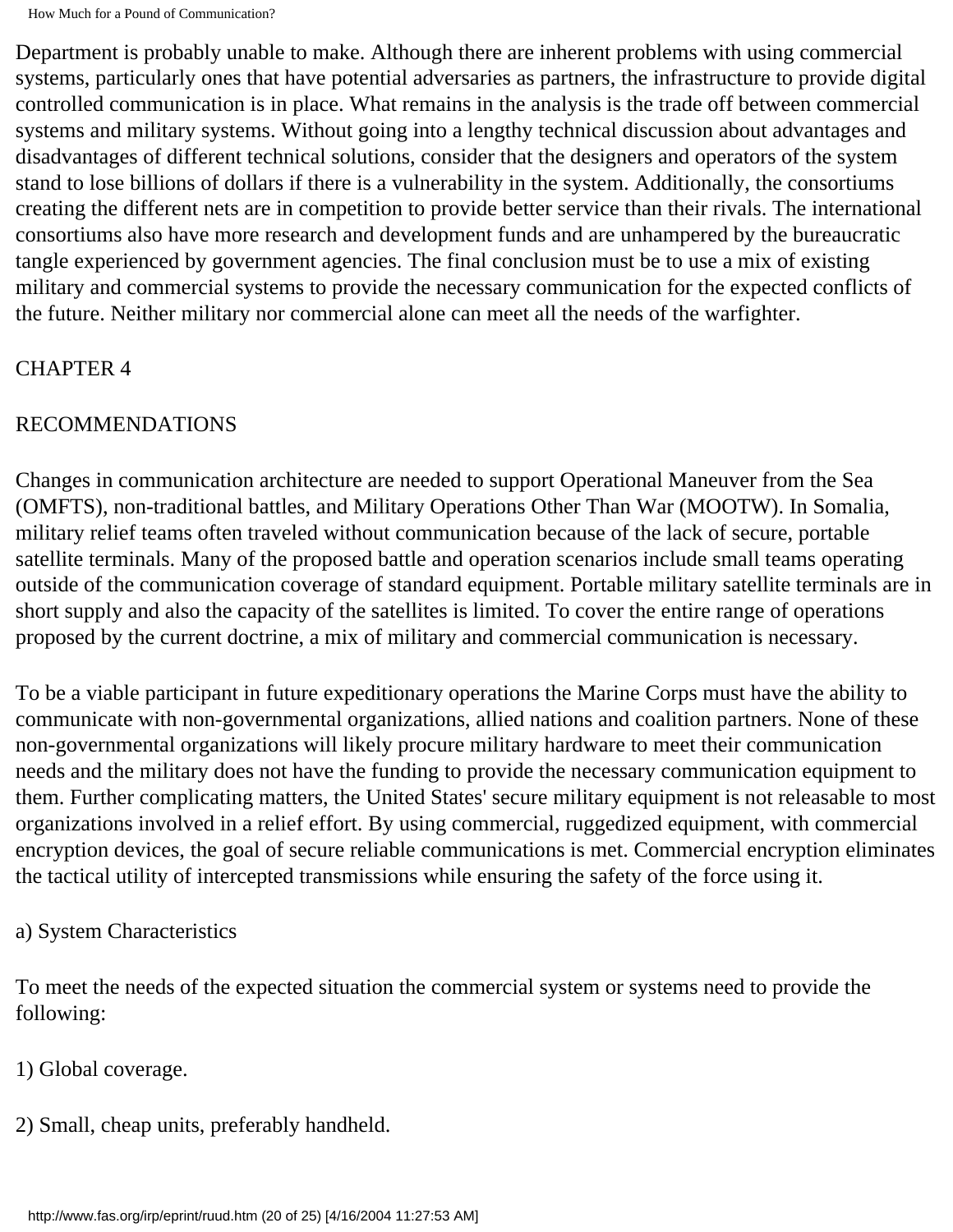3) Secure communication ability. Encrypted transmissions, with a wide range of compatibility, to include commercial, coalition and US military standards. This should include methods of protecting against radio theft such as voice identification.

4) Automatic switching of calls. This includes intelligent selection of a path that can bypass a failed or busy link.

5) Station elimination. The ability to remotely disable a compromised radio.

6) Station grouping. The ability to select a group or radios to receive a particular transmission.

7) Bandwidth use optimization. The ability to assign bandwidth as necessary to support the tactical need of the operation. This includes the ability to trade high bandwidth video circuits for multiple voice or data circuits.

8) Routine report capability. The ability to send a short data at each transmission that updates commonly reported data such as position and unit identification.

9) Interoperability. Compatibility with multiple commercial cellular and satellite systems, to include a software update capacity to incorporate new standards.

10) Back-up capability to handle peak traffic periods.

b) Architecture Vision

Communication is vital to all levels of command, however higher levels of command have advanced communication capability while the lower levels use equipment not much different than that of fifty years ago. With the explosion of commercial information transfer ability the means to provide the lower levels of command the necessary communication is possible and affordable. The final architecture should encompass a mix of commercial and military hardware. Existing equipment is critical to provide backup and overflow capacity. New equipment should be procured to meet the ten system requirements proposed above.

The opposing view to using commercial technology is that it is not as protected as the military system. Careful analysis of the vulnerabilities of the capability of the in theater adversary and the likelihood of their desire to eliminate commercial communication needs to be added to communication planning. Where it is not vulnerable, commercial communication should be used. Military hardware provides the backup necessary for major military operations and for adversaries that will target commercial communication.

New procurement options are opening up daily. The IRIDIUM satellite cellular phone system is one of the most promising capabilities on the horizon. IRIDIUM has the satellite-borne capacity to route calls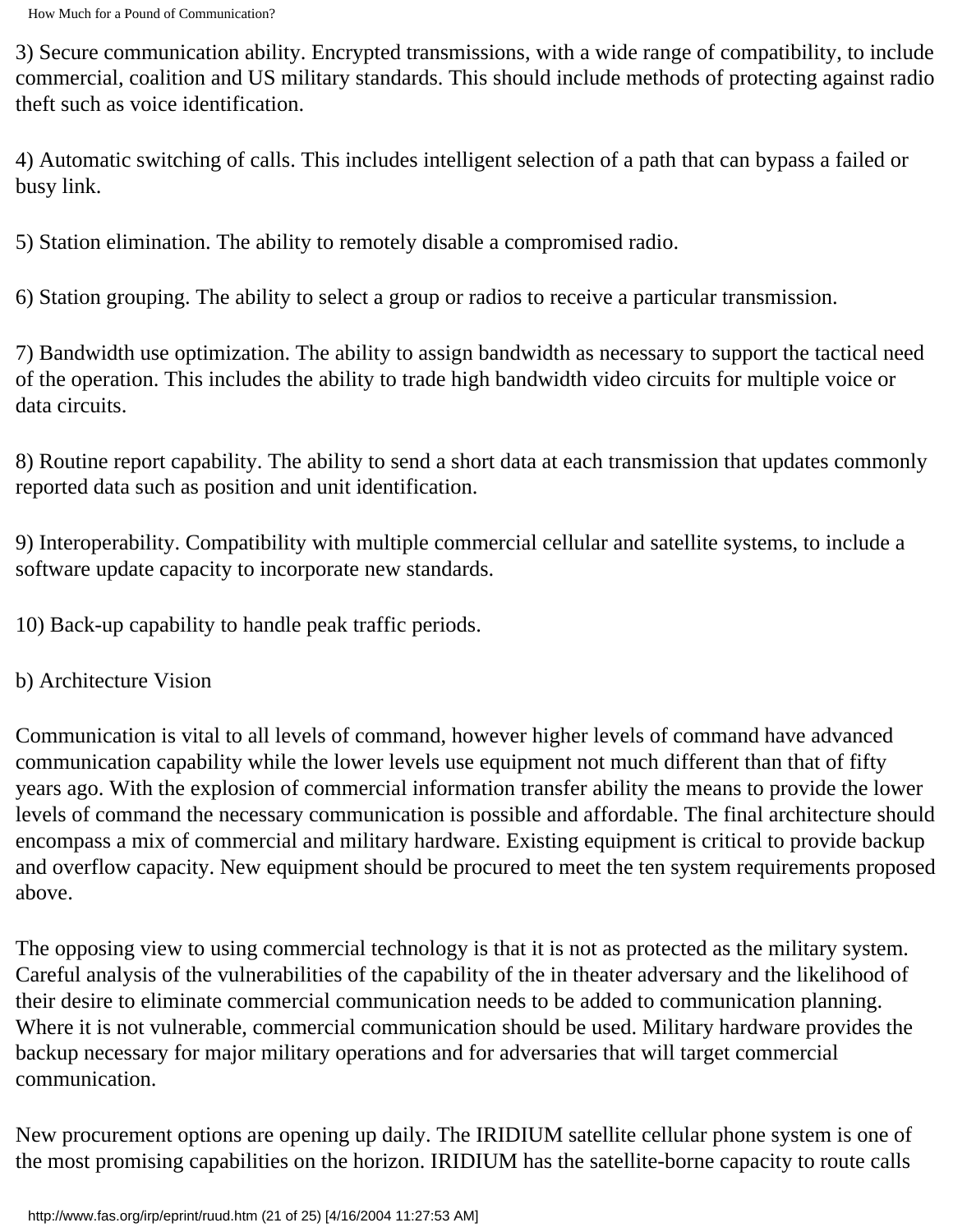with cross satellite links and a hand-held unit that possesses the ability to connect to a local cellular system. The fielded hand-held units have a data transmission ability that could be used to send Global Positioning System derived location data along with a unit identification that would reduce the verbal communication. Because the signal is digital it is inherently harder to exploit, but adding an encryption module to the hand held unit would add a measure of security to the call. IRIDIUM has the added advantage in that it uses Low Earth Orbit (LEO) satellites that require less power to use and also provides coverage over the polar regions (60 degrees latitude to the pole) of the Earth. IRIDIUM may not be the final choice, but its system capability can mix a battle field cellular system with satellite communication for longer range requirements without requiring special operators and an expensive military communication facility. The command post has an additional advantage with a global cellular system in that the phone numbers do not change with location. This allows standardization of the communication plan and also the ability to practice with the communication assets (literally, as a LEO satellite's path covers the Earth during a fairly short period of time) that will be present at the deployment site.

The existing military equipment can be used for the local (less than 25 miles) coordination efforts and also to keep a backup capability as insurance against a failure of the commercial system. The existing military equipment can also be used, with augmentation, to provide the battlefield presentations at the major command posts. Commercial equipment should be phased into use, starting with the levels of command that are lacking communication capability, yet are often those called upon to perform missions in remote regions without adequate communication ability.

As was learned in World War II, a lesson can be garnered from the law enforcement and fire departments. In Fairfax County, Virginia, the Public Safety Communications Center already uses a digital system to dispatch personnel to problem areas. A police officer can conduct an entire patrol without voice communication. Voice communication is reserved to what it should be used for, the passing of crucial information rather than routine reports. Planned upgrades include continuous automatic position reporting and a trunked, encryption-capable digital voice system. Some police departments use a thumb print scanner to verify a suspect's identity. Helicopters and many patrol units also have a live video feed back to supervisory personnel. For small units operating in Low Intensity Conflicts (LIC) or humanitarian operations, practices used by police departments provide an outstanding example of efficient and effective use of commercial technology.

The final component of the architecture is to include the processing ability in the command center to handle all the position reports. A straight forward method of using all the position information would be to group the positions by organization and place a symbol at an appropriate position, such as the command post or the geographic center of the dispersed components.

## CHAPTER 5

Conclusion

The existing communication system provides the robust communication necessary for a traditional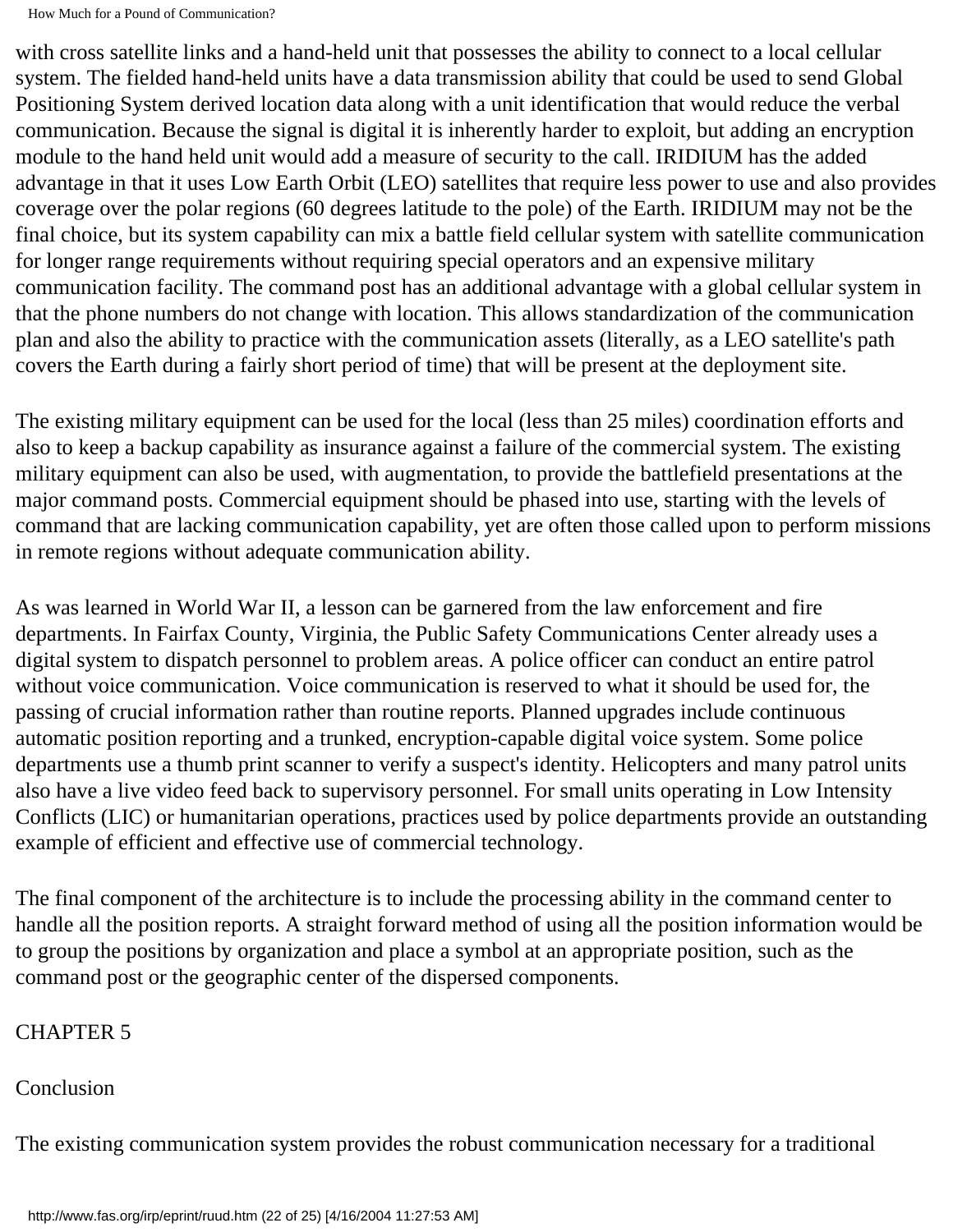battlefield. Although technology advances of the last fifty years impacted the quality of battlefield communication, no significant change in the structure or employment of communication networks occurred. The lack of change is indicative of a practical sense of function rather than a lack of initiative. No technology other than the change to digital technology has the ability to replace operator functions. The control of communication is the critical area for advancement , however, until now the technological ability did not exist.

All prior communication methods used by the infantry units functioned on the net principle, that is, a common frequency with multiple stations. The net limitation is that a commander can not monitor all nets without having a dedicated radio for each net. Using digital methods the limitation for a dedicated radio is lifted. With digital control the commander, with one radio, can page a particular unit or specify a group of units to receive a broadcast. Automatic functions can report position and acknowledge communications. The flexibility of a digital system is a key strength particularly for forces required to be ready for multiple missions.

Although there is experimentation with new tactics, World War II amphibious tactics are effective and still a part of doctrine, primarily because of their demonstrated effectiveness over a variety of situations. The similar experience and capability of existing communication should not be discarded but rather used as the gold standard against which new capability is measured. Digital-controlled, commercial technology can provide the means to support the new concepts of maneuver warfare, but only if applied thoughtfully with a clear vision of the vulnerabilities and the best way to implement the strengths.

Communication nets saw little change in the last fifty years because technology could not support different procedures. Now that the military's job is changing from major assaults concentrated in a small area to small units operating independently, the need to communicate to these units is a critical vulnerability. Commercial technology provides an affordable addition to the existing military network that supports small unit operation, without destroying the capability to conduct a large scale operation.

## BIBLIOGRAPHY

Clausewitz, Carl Von. *On War, Princetion, NJ: Princeton University Press, 1976.* 

Commanding General 4th Marine Division letter to 4th Marine Division. Ser. 00A12544. Subject: "Operation Plan Number 4-44." 5 May 1944.

Commanding General 2nd Marine Division letter to 2nd Marine Division. Ser. 00209. Subject: "Operation Order 18." 1 May 1944.

Crowl, Philip A., *Campaign in the Marianas. Vol. 9 of U.S. Army in World War II, The War in the Pacific. Washington, DC: GPO, 1959*

Esposito, Vincent J. and others, eds. *1900-1953 Vol. 2 of The West Point Atlas of American Wars. New*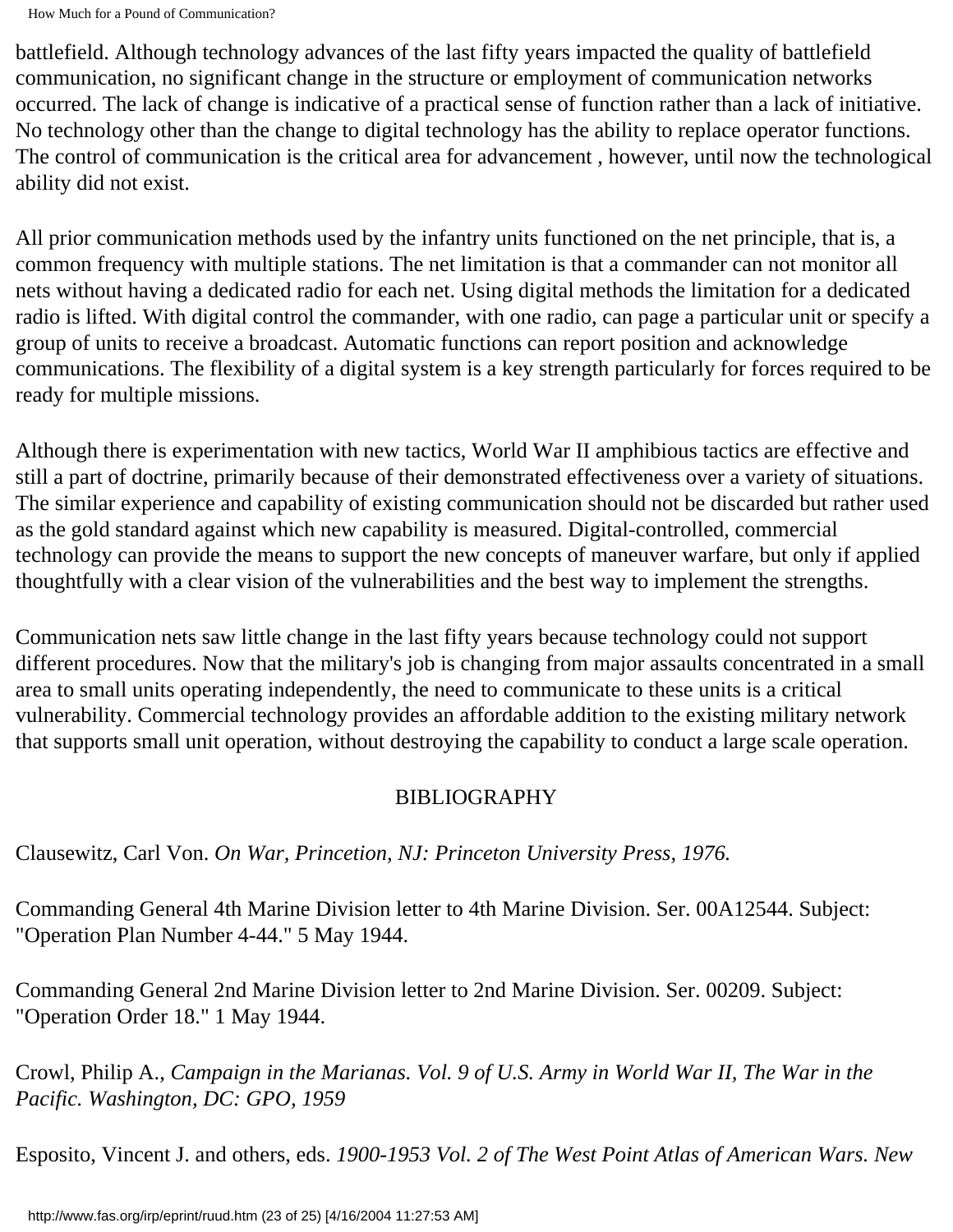*York: Fredrick A. Praeger Publishers, 1959.*

Fleet Marine Force Manual (FMFM) 10-1. *Communications*. Washington, DC: Department of the Navy. January 1965.

Fleet Marine Force Manual (FMFM) 3-30. *Communications*. Washington, DC: Department of the Navy. January 1983.

Fleet Marine Force Manual (FMFM) 3. *Command and Control*. Washington, DC: Department of the Navy. June 1993.

Fleet Marine Force Reference Publication (FMFRP) 1-11. *Fleet Marine Force Organization*. Washington, DC: Department of the Navy. March 1992.

Gailey, Harry A., *Howlin' Mad vs. The Army. Novato, CA: Presidio Press, 1986.*

Garand, George W., and Truman R. Strobridge. *Western Pacific Operations. Vol 4 of The History of U.S. Marine Corps Operations in World War II. Washington, DC: GPO, 1971.*

Goodenough, Simon. *War Maps World War II from September 1939 to August 1945, Air, sea and Land, battle by battle. New York: St. Martin's Press, 1982.*

Griess, Thomas E. And others, eds. The West Point Military History Series Atlas for the Second World War Asia and Pacific. Wayne, NJ: Avery Publishing Group, 1985.

Hart, B. H. Liddell, History of the Second World War. New York: G.P. Putnam's Sons, 1970.

Hoffman, Carl W., *Saipan: The Beginning of the End. Monograph. Historical Division United States Marine Corps. Washington D.C.: 1950*

Howeth, Linwood S., *History of Communications-Electronics in the United States Navy. Washington, DC: GPO, 1963*

Kagan, Hilde and others, eds. *The American Heritage Pictorial Atlas of US History. New York: American Heritage Publishing, 1966.*

Lodge, O. R., *The Recapture of Guam. Monograph. Historical Division United States Marine Corps. Washington D.C.: 1954*

Love, Edmund G. "Smith versus Smith," Infantry Journal, no. 63 (November 1948): 3-13.